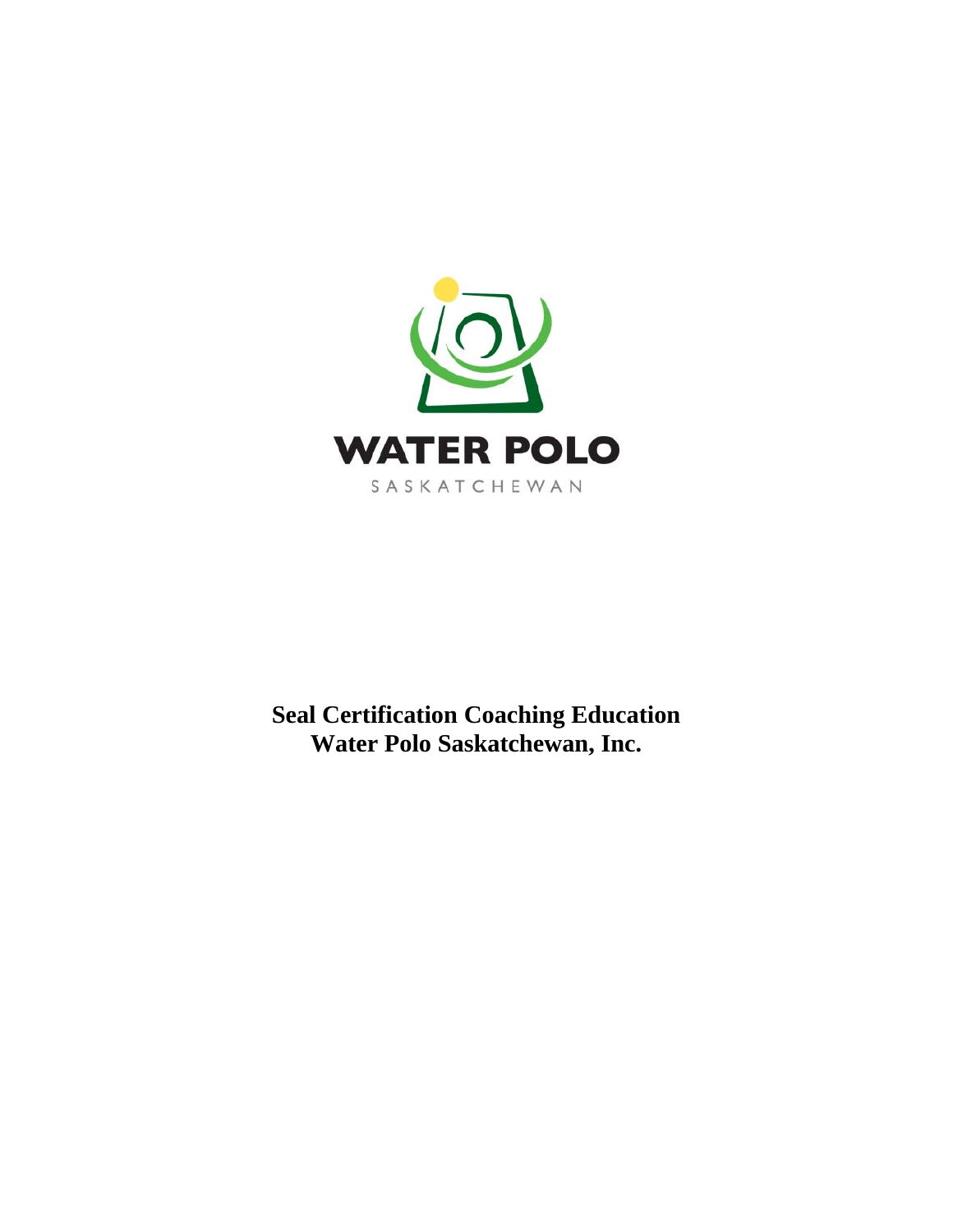### Seal Certification Coaching Education Water Polo Saskatchewan, Inc.

**Contents** 

Welcome to the Seal Certification – 1 City Seal Level – 8 Provincial Seal Level– 14 National Seal Level – 19 World Seal Level – 23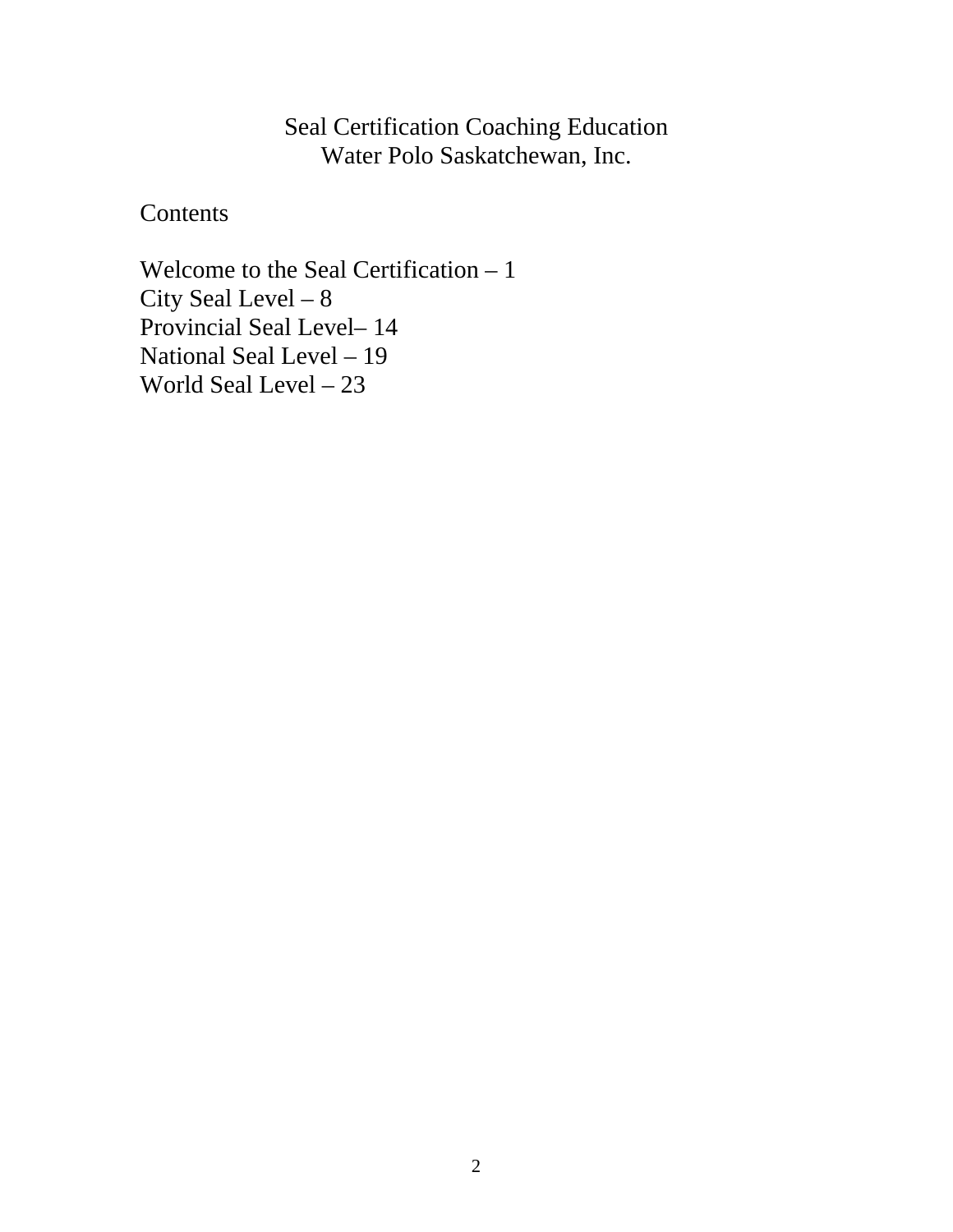# (1) Welcome to the Seal Certification Program



## In this section, we will:

- a) Get introduced to the reasons why you will love the Seal Certification Program
- b) Learn a little bit about Water Polo Saskatchewan
- c) Play a fun icebreaking game to get to know each other better.
- d) Get introduced to the reasons why your participants will love the Seal Certification Program.

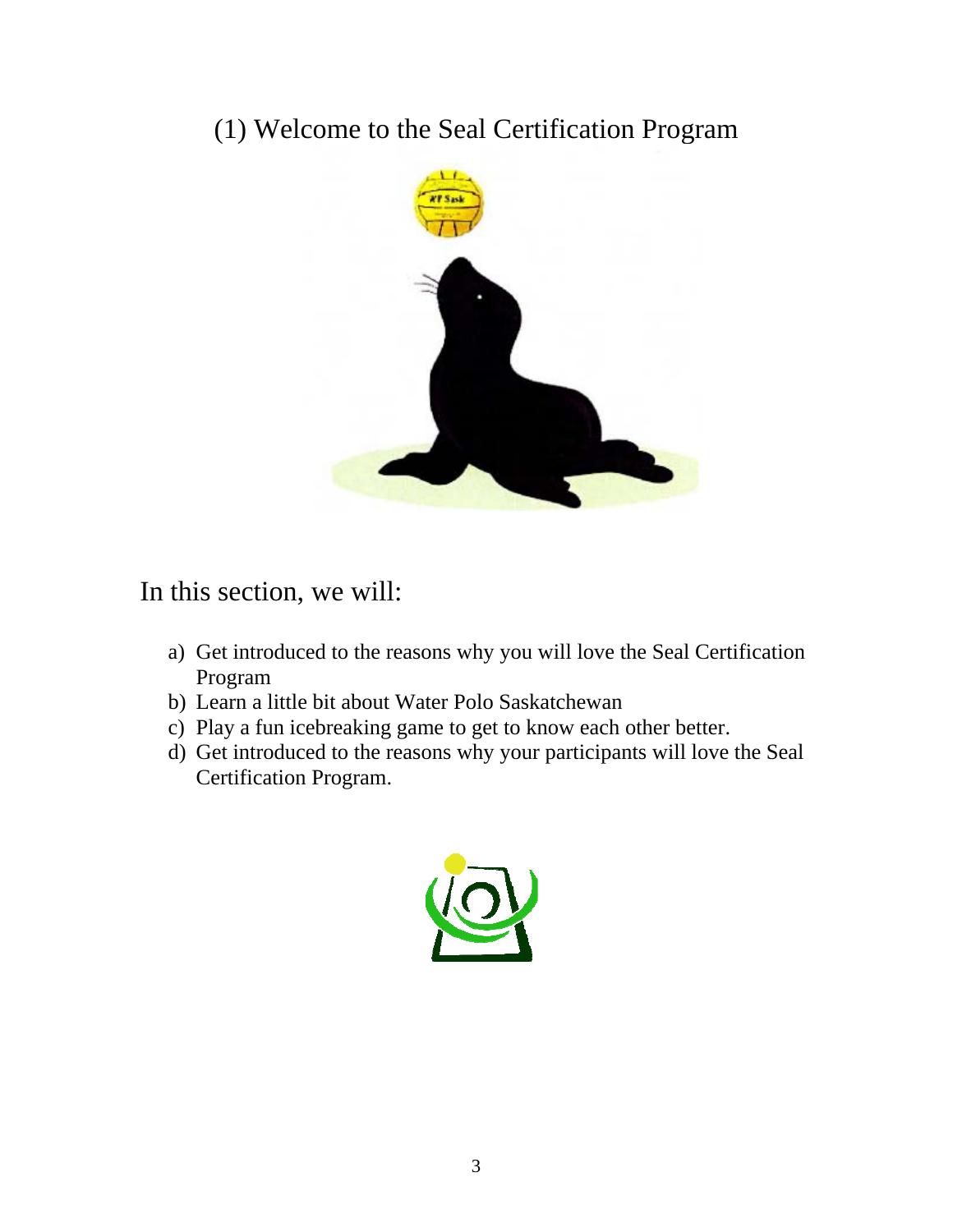#### A) Getting Started

 Water Polo Saskatchewan is proud to offer you an opportunity to teach the Seal Certification Program to young aspiring athletes in your community. Water Polo Saskatchewan has a rich history of program delivery in the province, and you are now part of this legacy!!!

 The Seal Certification program is intended to add to the swimming skills already delivered through swimming lessons in your community. Whether it is a Red Cross program or otherwise, the Seal Certification Program is an excellent addition to your program offerings and to your coaches' teaching skills.

 Throughout this coaching education session you will learn more about the purpose of the Seal Program in your community. Most importantly, you will learn how to perform and teach the skills that appear within the various levels of the program. Last, you will participate in interactive learning exercises to make sure that you have fun while you learn all about this program. But, watch out for the stop signs because that means that it's time for you to participate.



Brainstorm: Why do you think the Seal Certification will be a great addition to your swimming lessons program?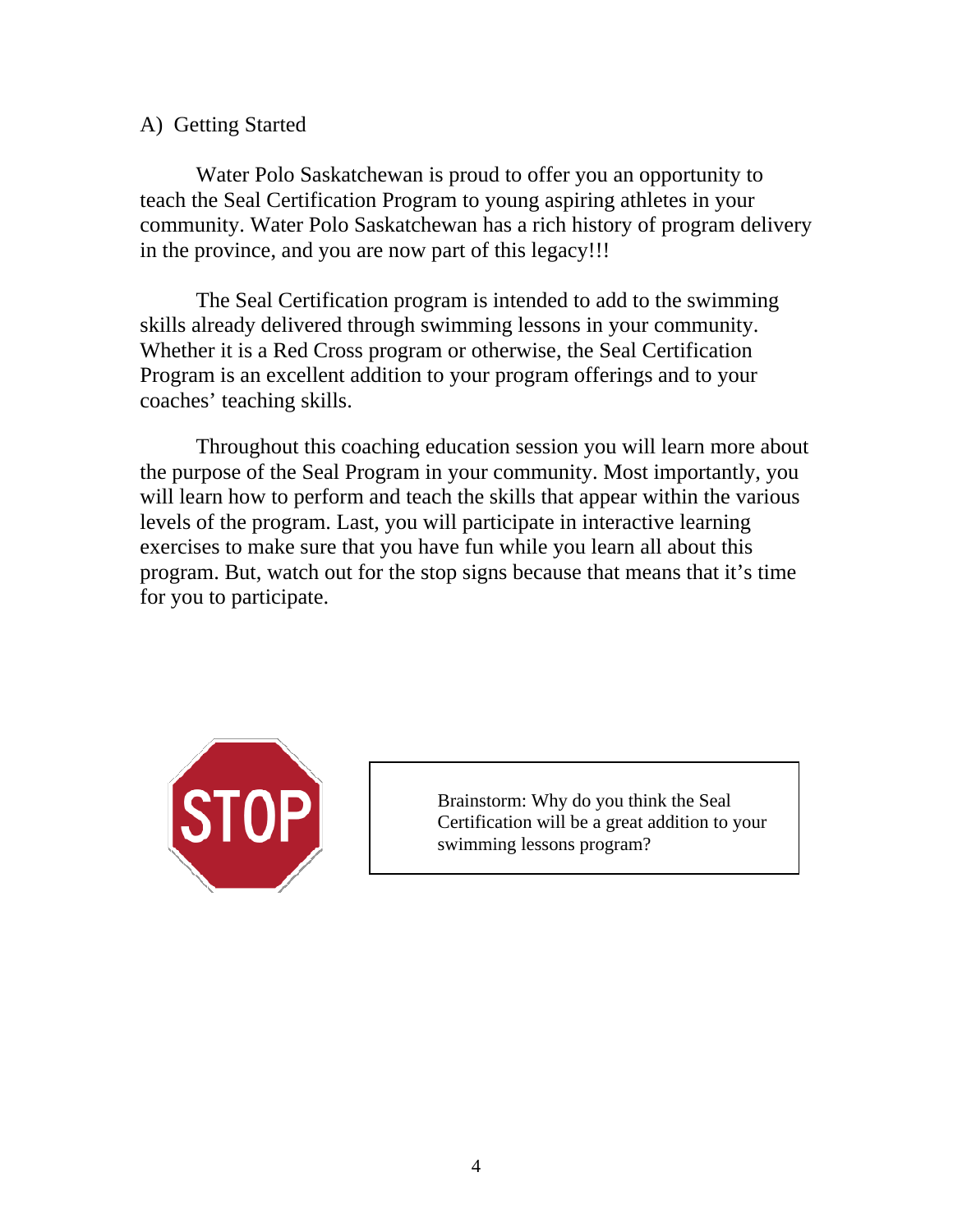B) Who is Water Polo Saskatchewan?

Water Polo was introduced into the province in 1913. Since then water polo has grown has an exciting aquatic sport and has produced many national team athletes and two Olympians who participated in the 2008 Beijing Olympics.

Water Polo Saskatchewan is the provincial sport organization that represents water polo in the province. But, is the Seal Certification Program about water polo? No. You need to be a good swimming to play water polo, but certain water polo skills can help you be a better swimmer. There are many linkages between how water polo skills can support the development of swimming. Two main linkages are skill development and physical literacy.

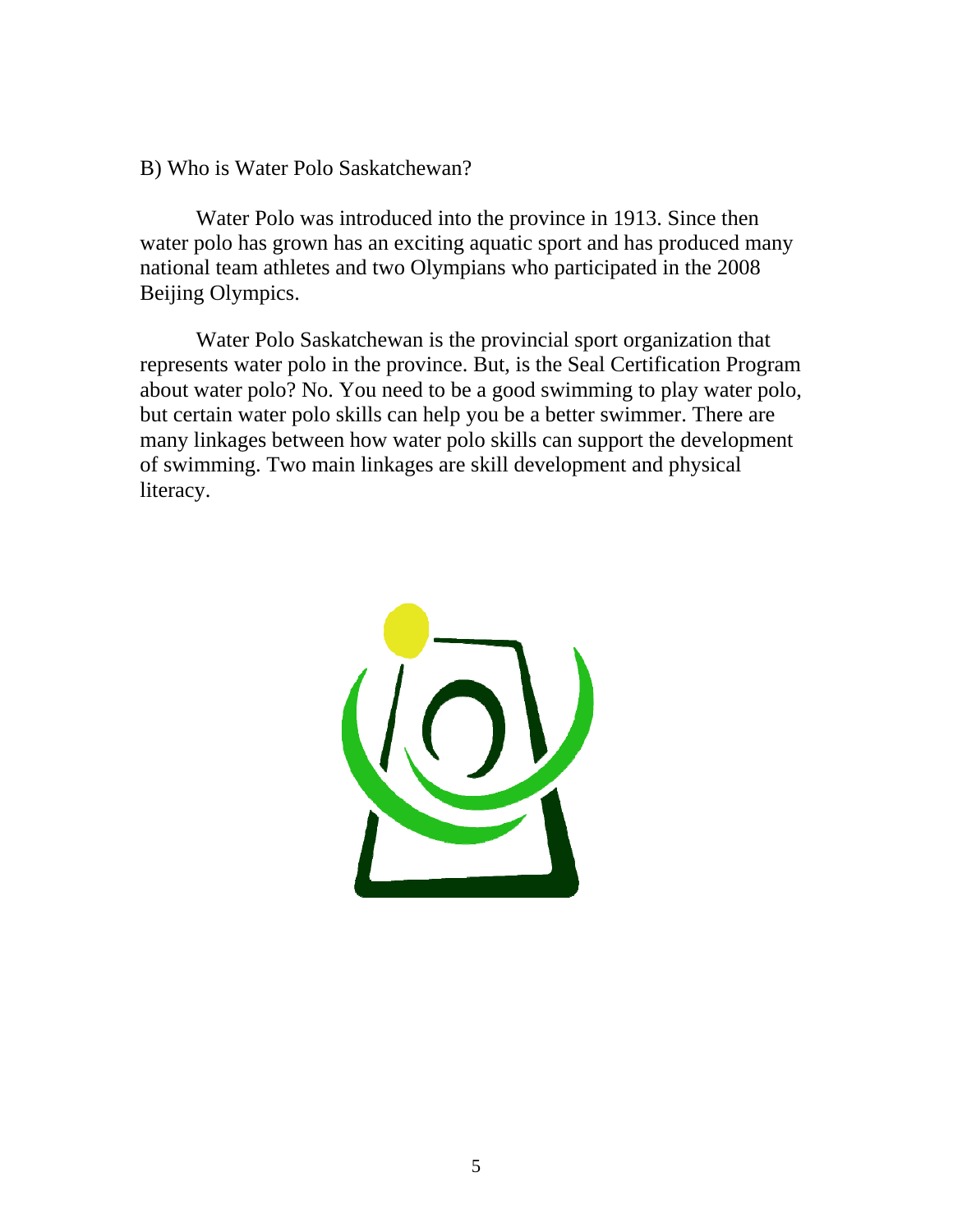# Ice Breaker



You Think You Know Somebody:

- 1) Lets get to know each other a little better before we learn about the Seal Program
- 2) Have you ever heard the phrase, "You thinking you know somebody?" Well let's see how well you really know your fellow seal coaches.
- 3) We will each get a turn to test our colleagues on how well they really know us.
- 4) You start by saying your name and briefly explaining why you are taking the Seal Certification Program.
- 5) Then you will say three things about yourself, one of which is a lie.
- 6) Then your colleagues will try to guess which one is a like
- 7) For example: my name is and I am taking this course because I want to teach kids more skills.
	- a. I play water polo
	- b. I play piano
	- c. I won the lottery

Can you guess which one is a lie?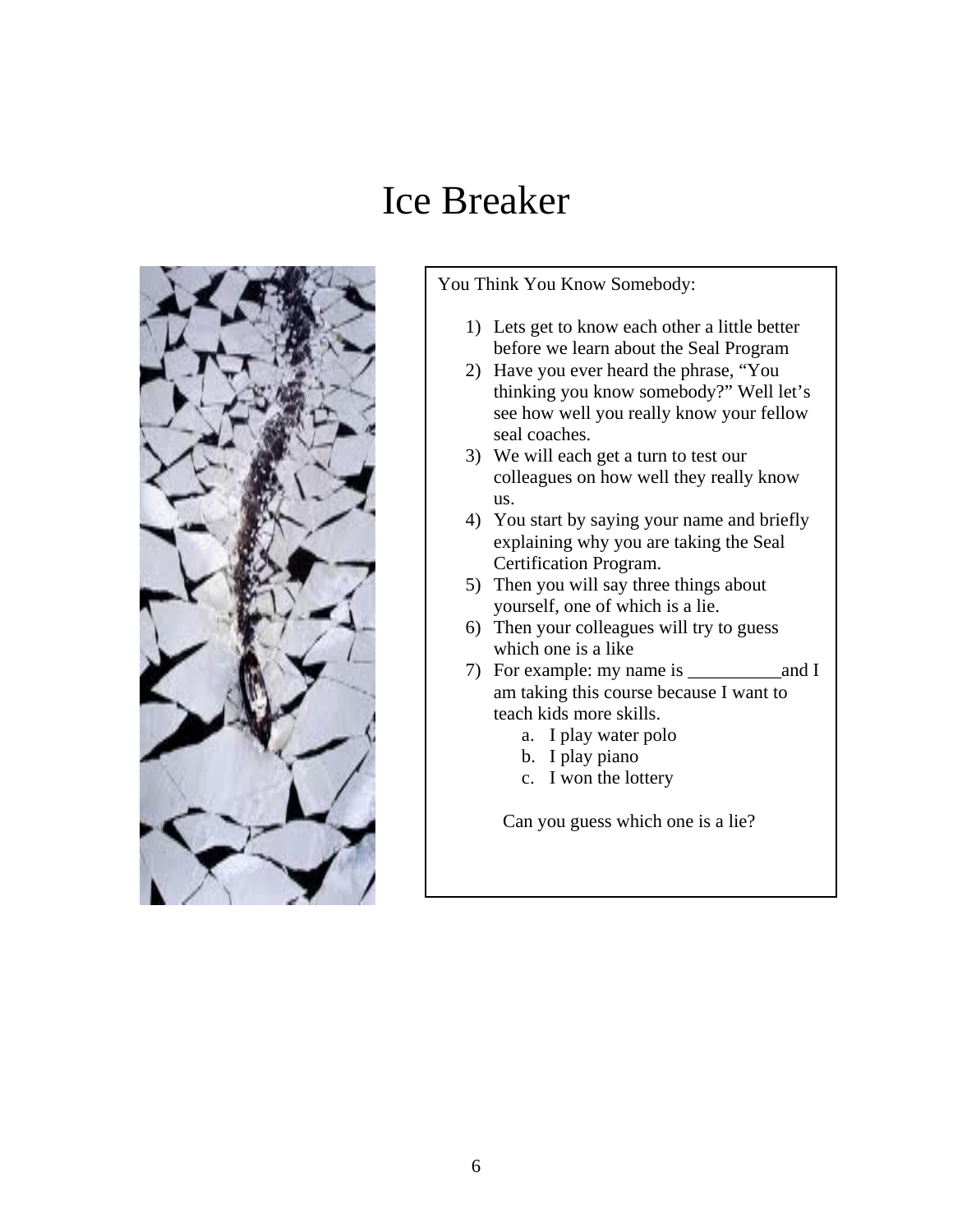D) Why do kids love the Seal Program?

 We know why your participants will love the Seal Program. One reason is that they will be very excited to receive their official Seal Certificates as they pass through the Seal levels. Can you think of other reasons?



#### 5 Reasons:



Now we move into the learning about the Seal Certification Levels…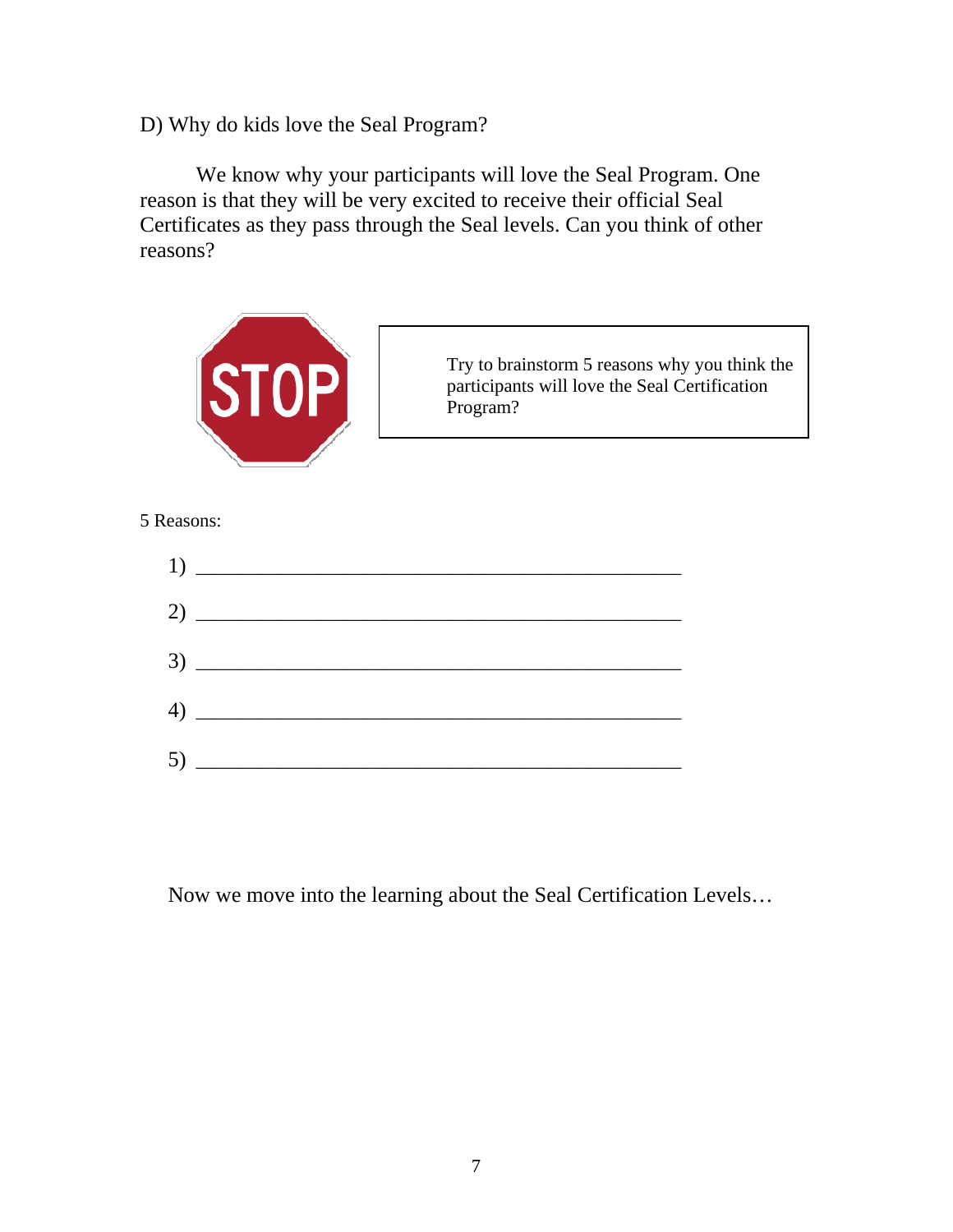# The City Seal



In this section, we will:

- a) Learn how to teach the skills involved at the City Seal Level
- b) Watch a video of these skills being performed
- c) Learn how these skills can be integrated into a swimming lessons program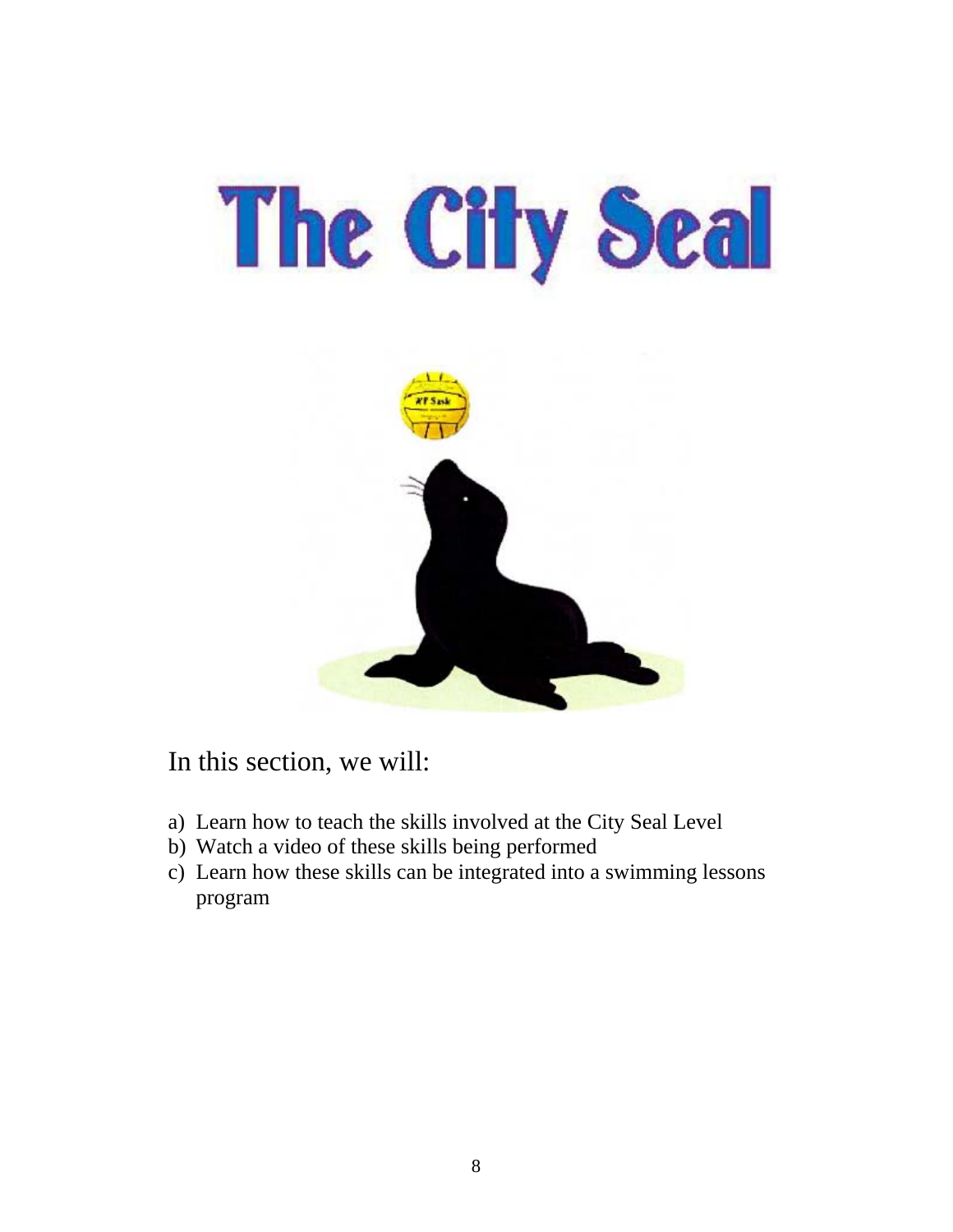- A) At the City Seal Level, there are some basic skills that the participants have to be able to perform before they become certified to be a City Seal. It will be your job not only to teach these skills but also to be able to evaluate the proper performance of these skills:
	- 1) Streamline and Flip Turn
	- 2) To be able to swim 25m of Freestyle
	- 3) To be able to swim 25m of Backstroke
	- 4) To be able to swim 15m Head up Freestyle with the water polo ball
	- 5) To be able to swim 15m with 5 x 360 degree turns with the ball.
- 1) Streamline and Flip Turn:

Tips: To be able to do a streamline and flipturn they must be comfortable with their face in the water.

Try breaking the two motions up!

A) Streamline

Coaching Tip: Make sure they have chin against their chest. If they are struggling with this, then get then to hold a flutter board between their chin and chest.

- 1) Start in the shallow end and get them to hold a flutter board in their hands when they push off the wall.
- 2) When they look comfortable, add flutter kick.
- 3) When they are okay with that, take away the flutter board and ask them make a narrow "A" with their arms: holding one hand over the other.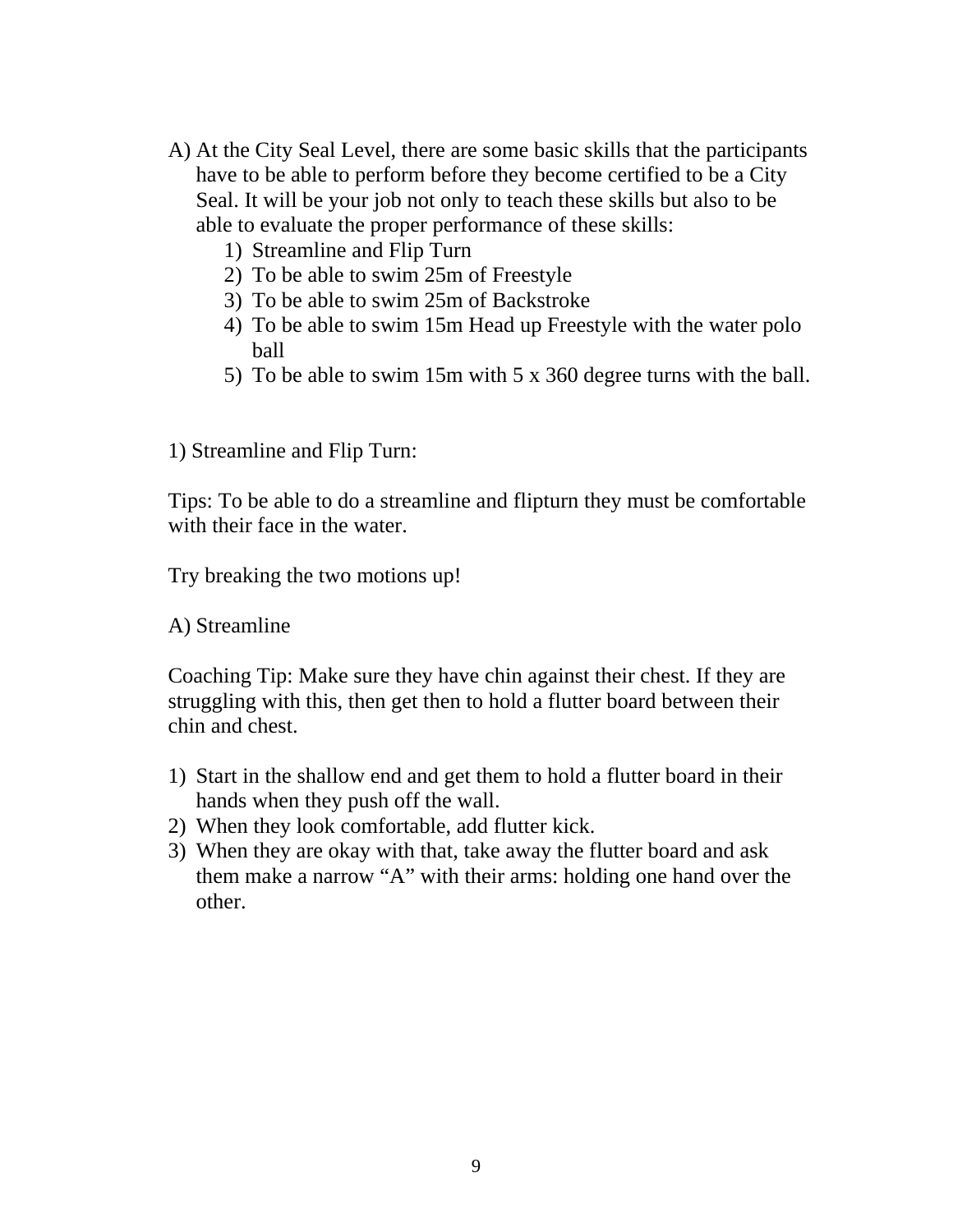#### B) Flip Turn

Coaching Tip: The goal is for them to flip over themselves, so they will have to pull the water, pulling their hands towards their stomach.



You may have to get in the water to assist them with this skill.

Help them get comfortable with going over themselves and finding the wall with their feet.

Make sure their breath out their nose when they flip over, or they will get water in their nose.

2) 25 Meters of Freestyle

Coaching Tip: The goal is to get them to be horizontal in the water, swimming with long strokes, and breathing every three strokes.

Drill: Get them to try using a flutter board in front where they swim catch up (one hand holding the flutter board while the other is pulling through the water.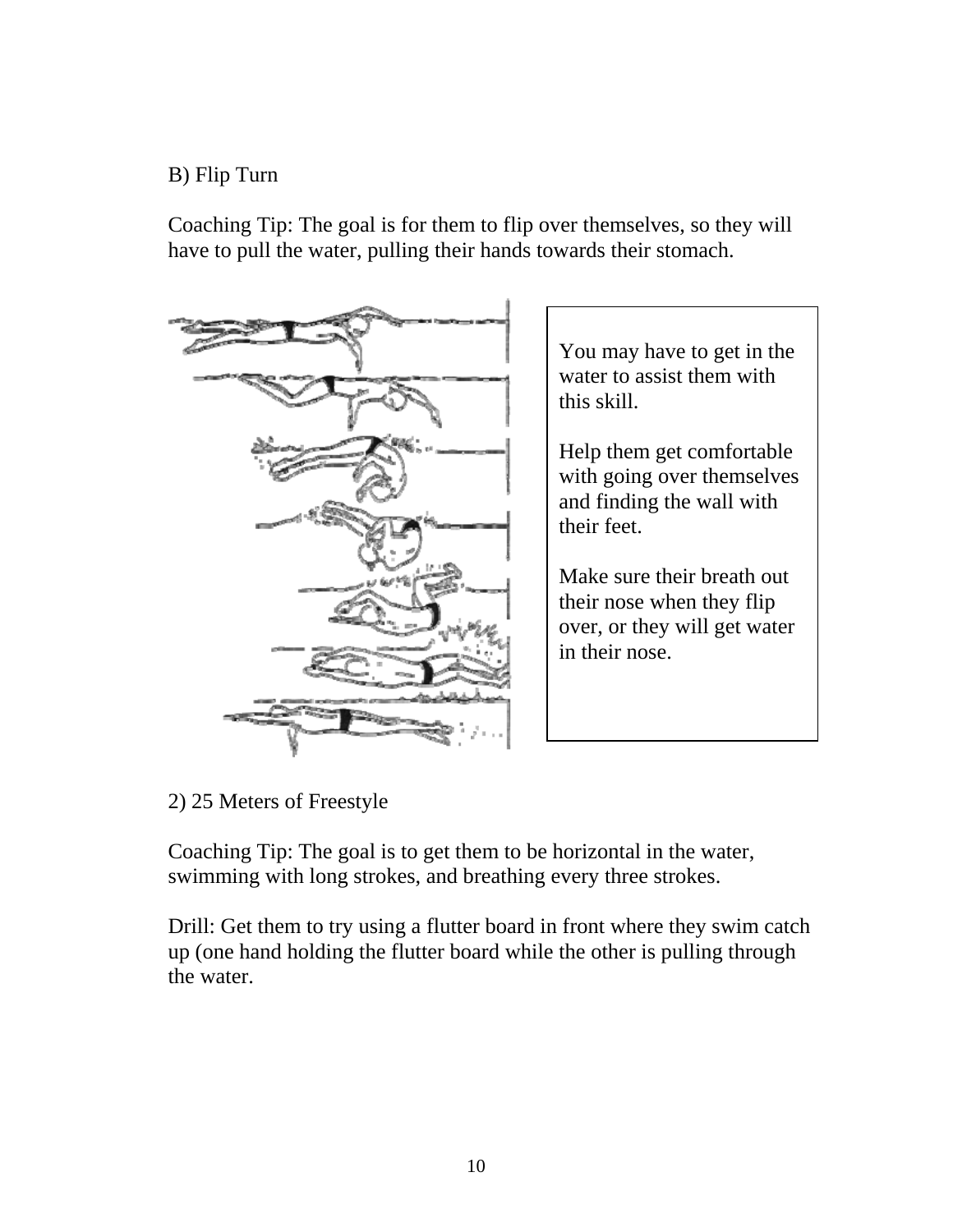Drill: Get them to hold a small object under their chin while they hold another with one hand and breathe out the side.

3) 25 Meters of Backstroke

Coaching Tip: Instead of encouraging them tuck their chin onto their chest now you want to encourage them to have their chin up. You can do this by asking them to look at something on the ceiling (or in the sky) while they learn the stroke. Again you want them to be horizontal, but on their back of course, so ask them to try to keep their bellybutton dry.

Drill: If there are having issues with dragging their feet and not being horizontal, they can try catch up with their flutter board, but on their back.



The next too drills are taught inductively as opposed to analytically, can you tell me the difference?

4) 15 Meters Head Up With the Ball

Here is the real seal move. We are trying to get them to push the ball with their nose while they keep their head up and swim freestyle.

Coaching Tip: Again you want them to swim with long strokes and as they push the ball with their nose, they will slowly being lifting their elbows higher out of the water.

They will discover a lot about swimming freestyle while they try this motion. They will focus on pushing the ball with their nose and while they are doing that, they will observe that the ball is moving with them as they stroke.

Drill: They can start by sculling and pushing the ball. Slowly integrate the proper freestyle stroke.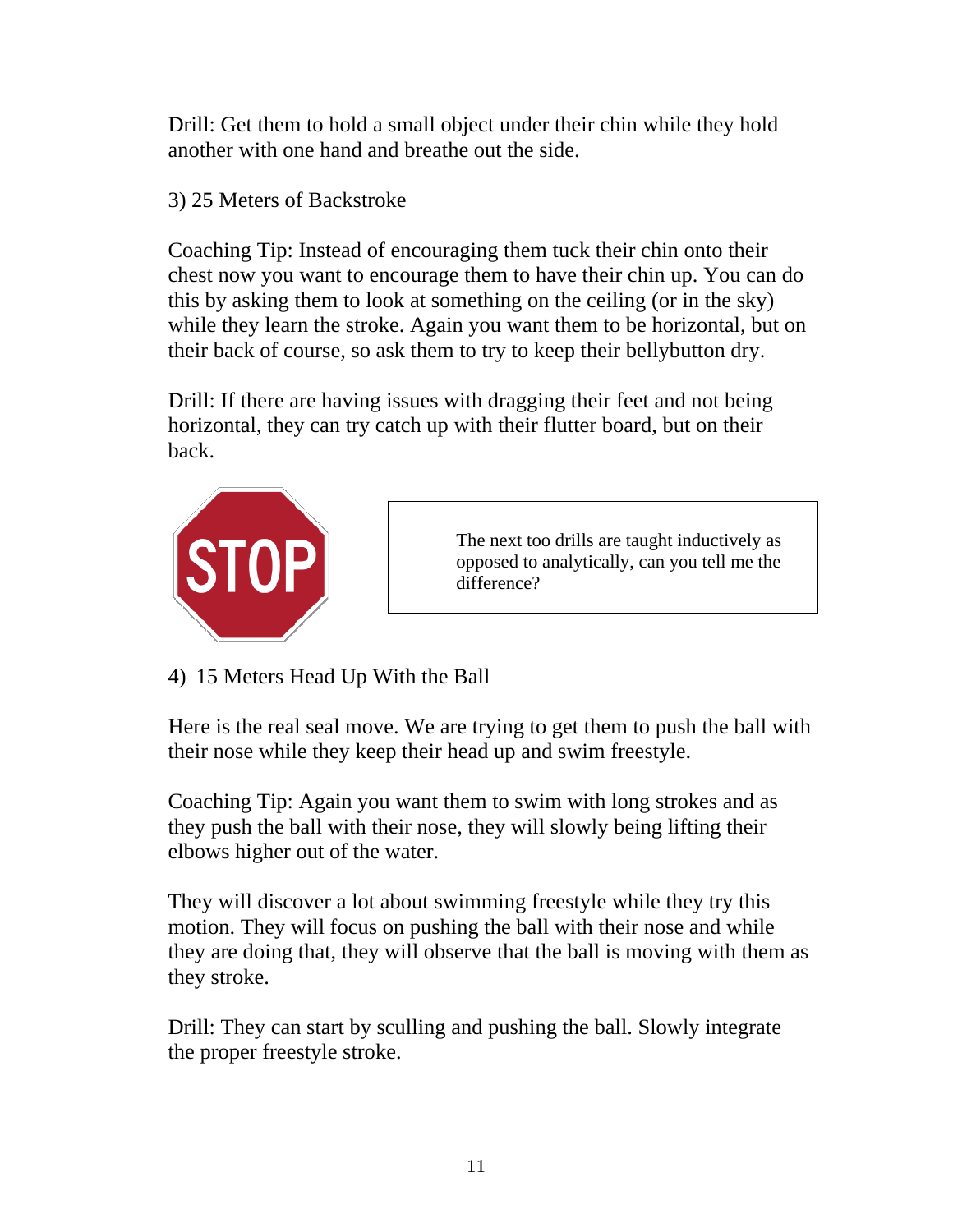5) 15 Meters with 5 x 360 degree turns with the Ball.

Here is another drill that requires an inductive teaching methodology. Let them accomplish the drill by their own means. The goal is to be able to integrate the skills already learn through the addition of new skills. You are teaching physical literacy.

Coaching Tip: Since this learning is inductive you only need to show them and give them some basic tips.

They will swim a couple of freestyle strokes and then when they take one stroke, they scull with the other, then pick up the ball underneath and spin all the way around. For an example, watch the video and notice how the motion can be broken down.

Once they have completed the skills in this level they are a City Seal. Again for examples of the skills, watch the videos online at http://www.wpsask.ca/media\_video.html



Are you noticing something about how the Seal Program progresses? What are you noticing?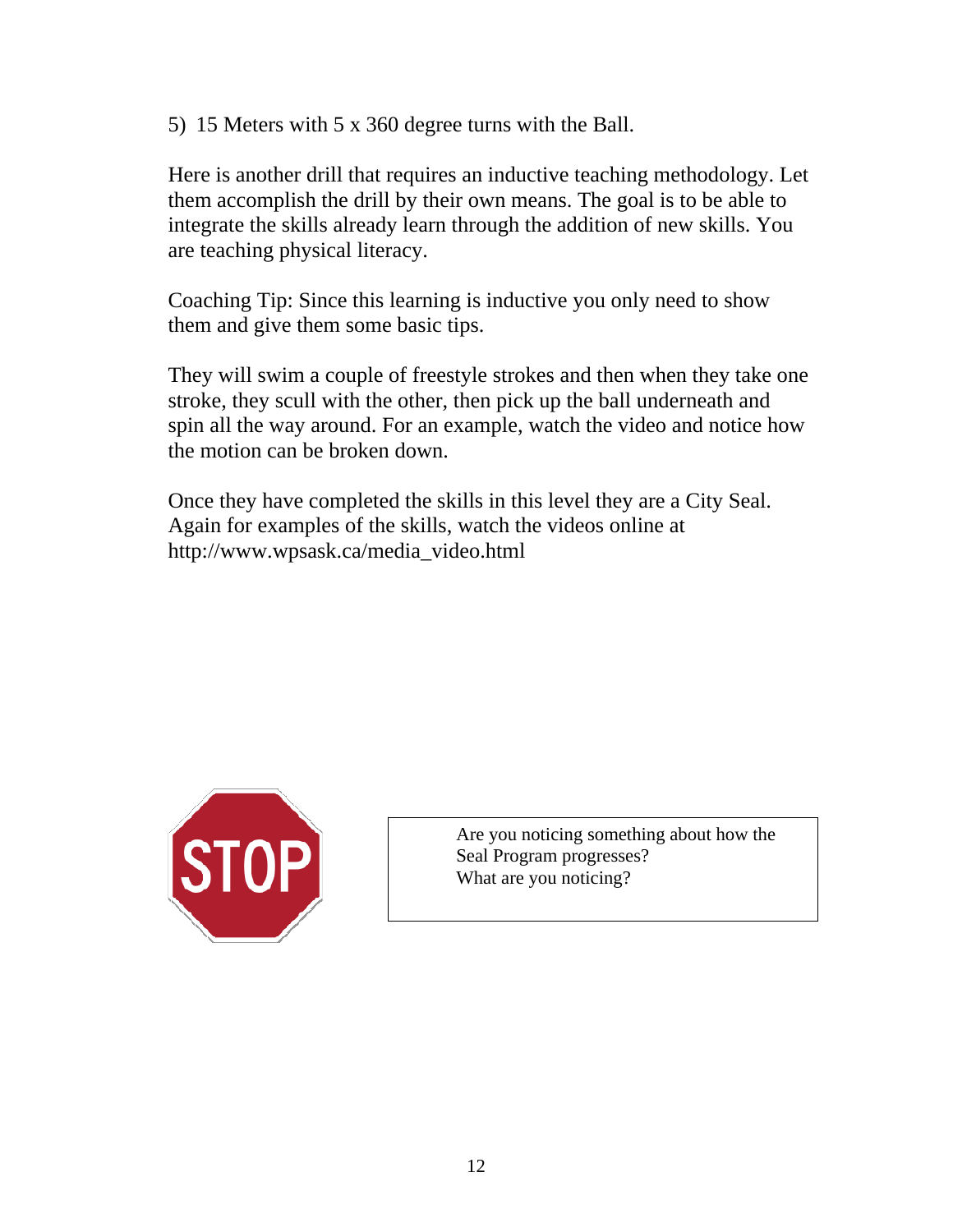Integration:

Once you find out how these skills progress in the Seal Program, then they can be integrated into any swimming lessons program. We have done the integration for you using the Red Cross Swimming Lessons Program. They should receive their City Seal in Level 6.

| The Seal Program                | Red Cross Skills (w/ Corresponding Level)                              |
|---------------------------------|------------------------------------------------------------------------|
|                                 | 1) Front Glide with Kick (1)                                           |
| 1) Streamline And               | 2) Roll Over Glides (1)                                                |
| Flip Turn                       | 3) Front Glide with Flutter Kick 10m (1)                               |
|                                 | 4) Roll Over Glide with Flutter Kick 5m (1)                            |
|                                 |                                                                        |
|                                 | $1)$ All Skills $(1-6)$                                                |
| 2) 25m Freestyle                | $2)$ Front Crawl 10m $(4)$                                             |
|                                 | 3) Front Crawl $15m(5)$                                                |
|                                 | 4) Front Crawl $25m(6)$                                                |
|                                 |                                                                        |
|                                 | 1) All Skills $(1-6)$                                                  |
| 3) 25m Backstroke               | 2) Backswim Shoulder Roll (4)                                          |
|                                 | 3) Back Crawl 15M (5)                                                  |
|                                 | 4) Elementary Back Stroke 15m (6)                                      |
|                                 | 5) Back Stroke 25m (6)                                                 |
|                                 |                                                                        |
| 4) 15m Head up with             | 1) Front Swim $5m(1,2)$                                                |
| Ball                            | $2)$ Front Swim 10m $(3)$                                              |
|                                 | $3)$ Front Crawl 15m $(5)$                                             |
|                                 |                                                                        |
|                                 |                                                                        |
| 5) 15m: 5 x 360 Degree<br>Turns | 1) Surface Support Deep Water 20 sec (3)                               |
|                                 | 2) Surface Support Deep Water 45 sec (4)<br>3) Tread Water 1 min $(5)$ |
|                                 | 4) Tread Water, deep water 1.5 min (6)                                 |
|                                 |                                                                        |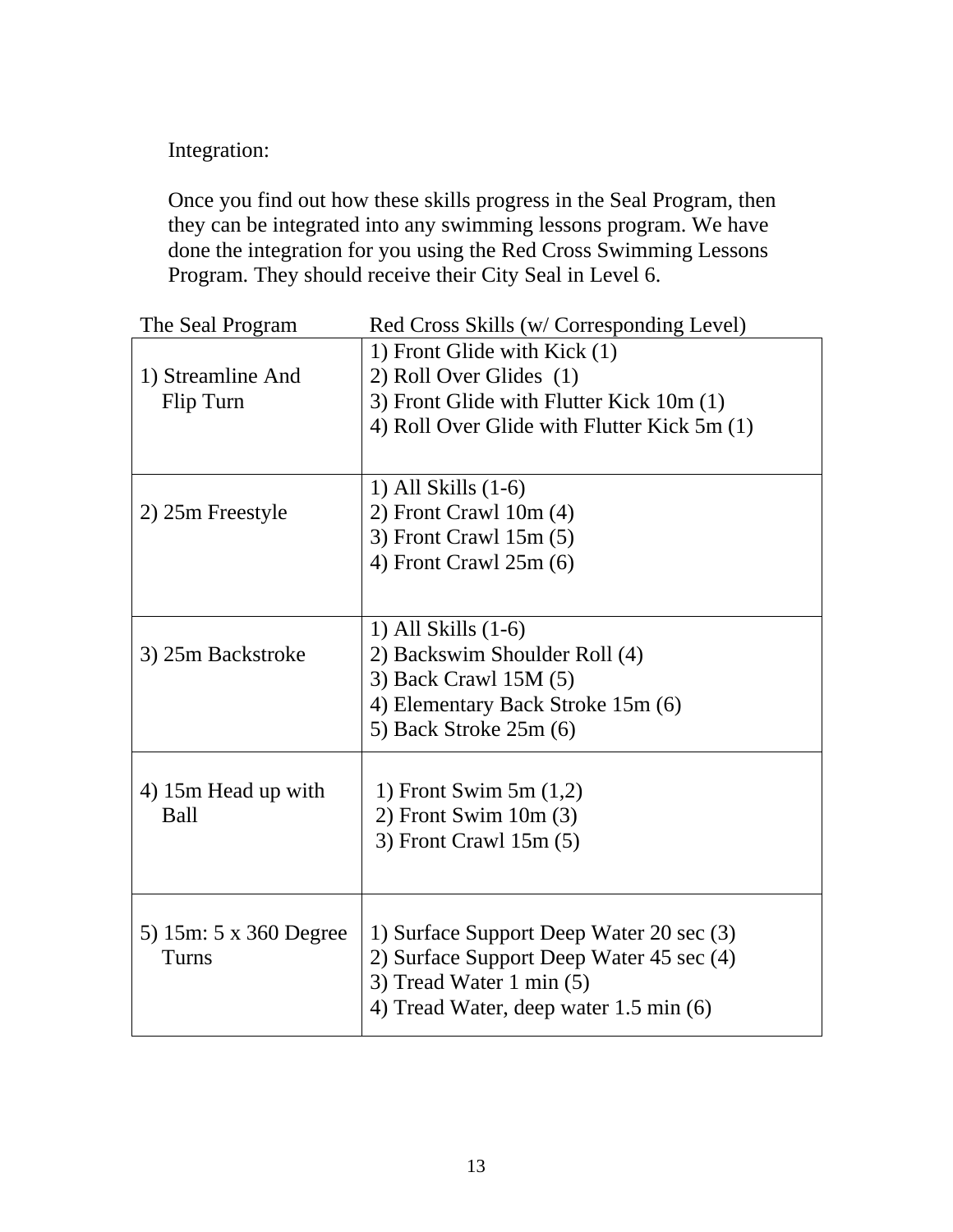

In this section, we will:

a) Learn how to teach the skills involved at the Provincial Seal Level

b) Watch a video of these skills being performed

c) Learn how these skills can be integrated into a swimming lessons program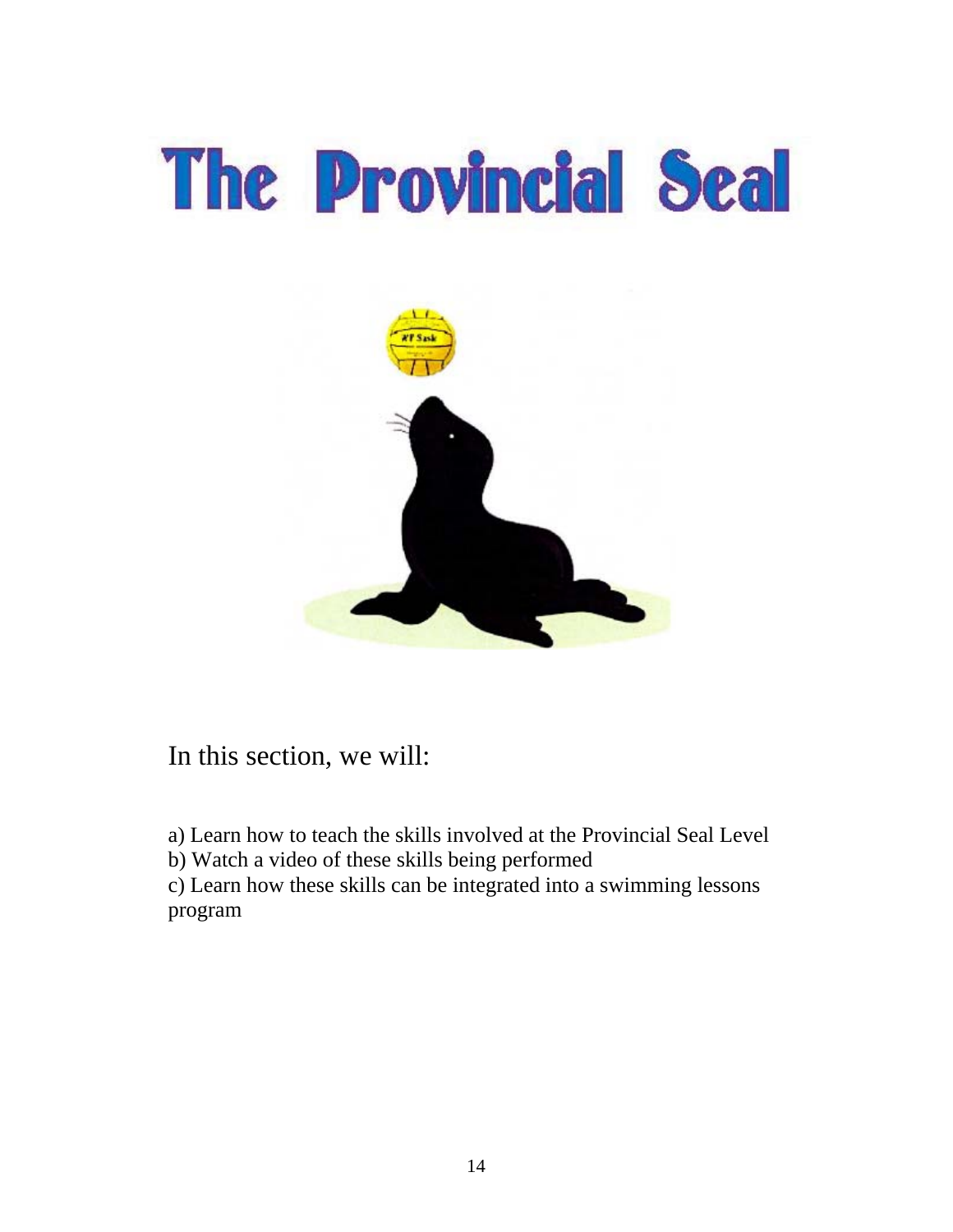A) Now that your athletes have mastered the City Seal, they move onto the Provincial Seal Level. There is one particular skill that they will have to learn and that will be important for them throughout the rest of their Seal Certification and that is: WHIPKICK!!!! Make sure that they have a solid foundation in whipkick before progressing them through the stages.

Provincial Seal Skills:

- 1) 25m: Breastroke
- 2) 100m: Freestyle
- 3) 15m with 5 transfers of the ball
- 4) 15m: 3 transfers + throws of the ball
- 5) 15m sliding with the ball

1) 25 Meters of Breastroke

This skill requires you to break the two motions up by kick and stroke. Focus on the whip kick first, then the arm motion will come later.



Coaching Tip: They can learn the kick anywhere. Often with whipkick it is best to teach it outside of the water or by having them hold on to the edge of the pool. The goal is to have their feet position correct (flex to point; see the above diagram), and then to make sure both their legs are working in tandem. Then add the arms. Show them the arm motion outside of the water and have them mimic it.

#### 2) 100 Meters of Freestyle

Coaching Tips: It's about style and not speed. Make sure they are using long strokes and pulling all the way through the water. Try not to make this scary for them. If they are getting tired while practicing, they can roll onto their back for a few seconds during the 4 lengths.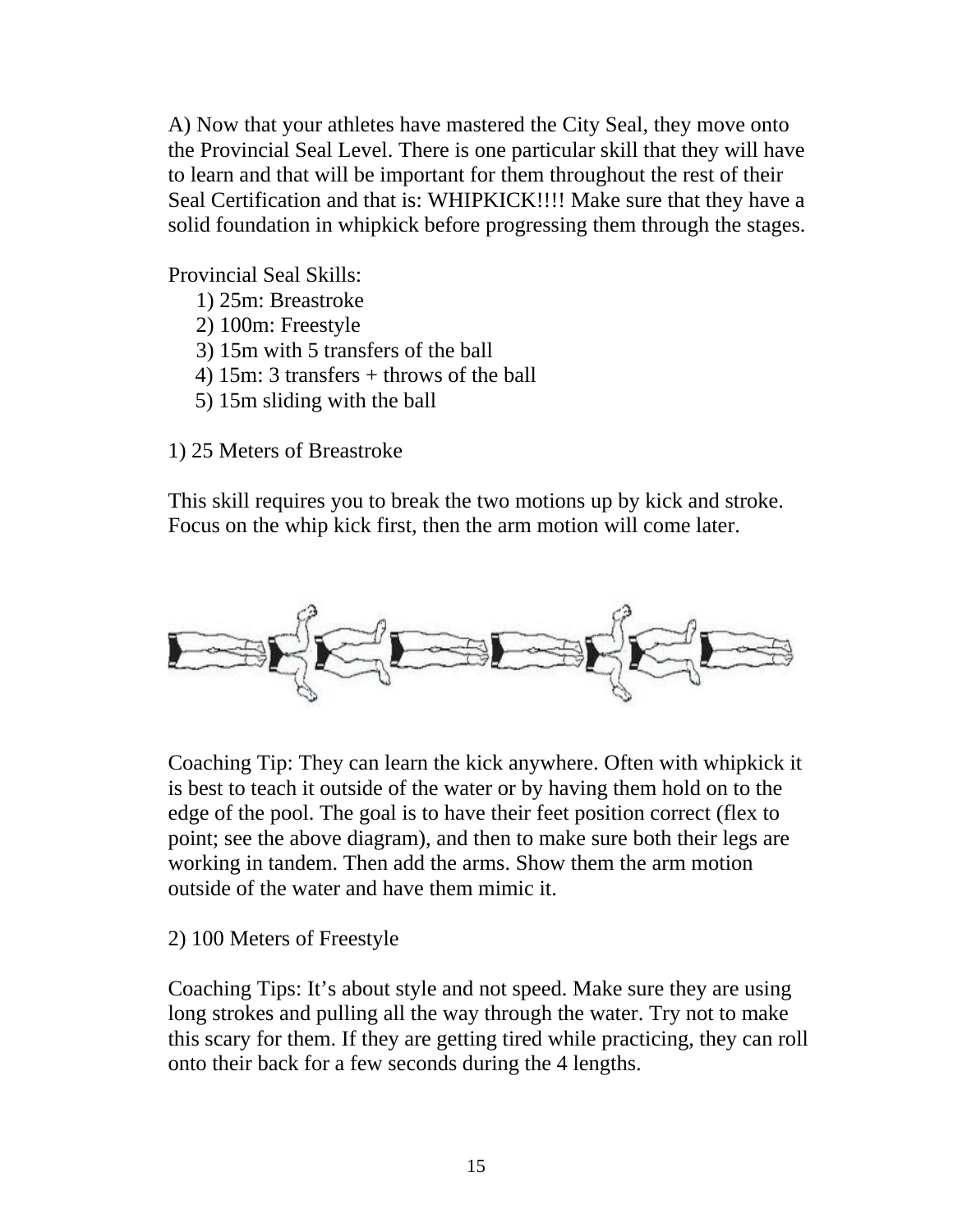3) 15 Meters with 5 Transfers of the Ball

Like with the 360 degree turns in the City Seal Level, this skill builds on other skills they have learned. It focuses on coordination from the left side of their body to the right, or vice versa.

-They start by taking a few strokes

-Then they tread water while sculling with their bad hand

 -While doing this motion, they pick up the ball underneath with their good hand

 -Then transfer the ball to their other hand, and begin sculling with their good hand

 -They should, after a few tries, be able to do this motion in reverse, resulting in them holding the ball in their good hand

4) 15 Meters: 3 Transfers + Throws of the Ball

Again this skill builds on the previous one and includes a very important part of a young person's physical literacy: Throwing!

Coaching Tip: When they throw the ball, after the transfer they transfer it back to their good hand, have them bring the ball as far back as possible and then release it as far forward as possible. This will teach them how to throw better.



#### 5) 15 Meters Sliding with the Ball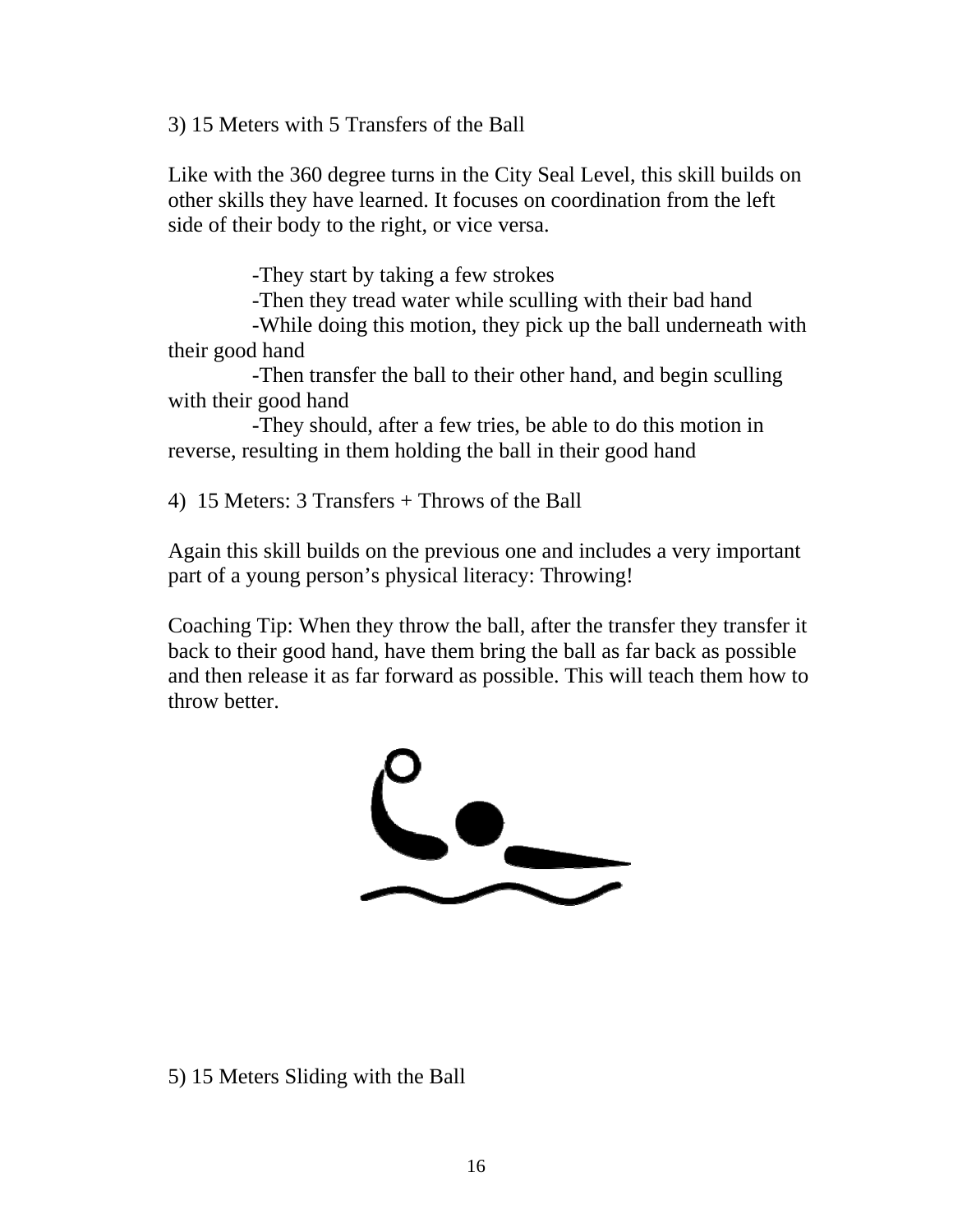This skill requires the ability to whipkick well.

Step 1) Have them hold the ball with their good hand

Step 2) Have them extend their other hand forward

Step 3) At the greatest point of extension, have them scull for a couple of seconds

Step 4) Then have them pull that same hand back towards their body

Coaching Tip: If they kick and pull their hand back at the same time, they will not go anywhere. Give them the order and tempo:



If they did all of these skills well, then they should be able to receive their Provincial Seal Certificate and Move onto the next level. Again for examples of the skills, watch the videos online at http://www.wpsask.ca/media\_video.html



Do you notice how some skills require different teaching styles. Think about teach whipkick. Can you name some of these styles?

Integration: They should be able to complete their Provincial Seal Certification by the time their complete the skills in their Red Cross Level 8.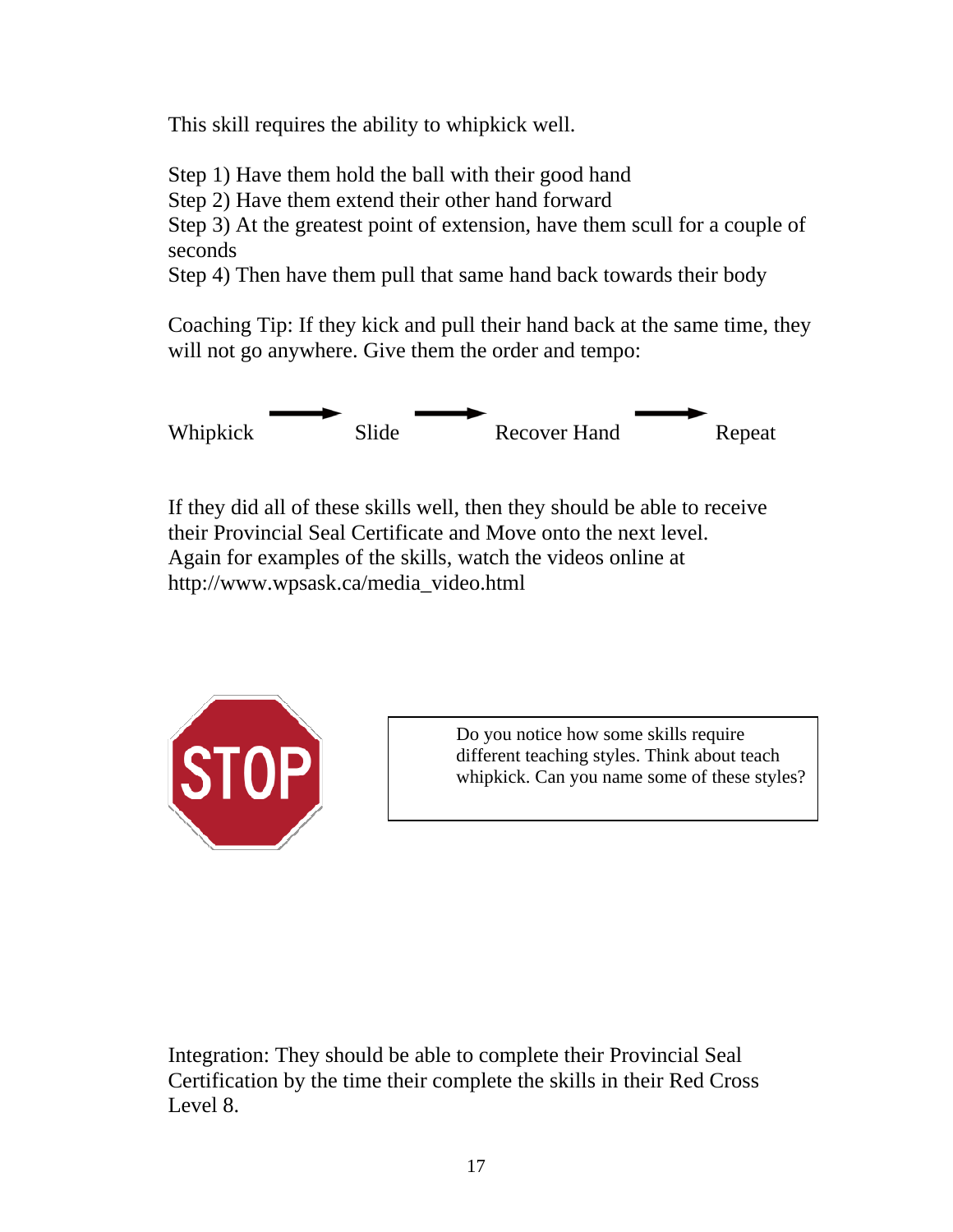| Provincial Seal                                | Red Cross Skill (Level)                                                                                                         |
|------------------------------------------------|---------------------------------------------------------------------------------------------------------------------------------|
| 1) 25m Breastroke                              | 1) Whipkick on back 10m (5)<br>2) Tread Water, deep water 1.5 min (6)<br>3) Whipkick on Front 15m (7)<br>4) Breastroke $15m(8)$ |
| 2) 100m Freestyle                              | 1) Distance Swim $50m(5)$<br>2) Distance Swim $75m(6)$<br>3) Distance Swim $150m(7)$                                            |
| $3)$ 15m w/ 5 Transfers<br>of the ball         | 1) Tread Water, deep water 1.5 min (6)<br>2) Whipkick on Front 15m (7)<br>3) Breastroke $15m(8)$                                |
| 4) $15m \text{ w}/ 5$ Transfers<br>of the ball | 1) Tread Water, deep water 1.5 min (6)<br>2) Throwing Assist (7)<br>3) Whipkick on Front 15m (7)<br>4) Breastroke $15m(8)$      |
| 5) 15m Sliding $w/a$<br><b>Ball</b>            | 1) Whipkick on Front 15m (7)<br>2) Breastroke $15m(8)$                                                                          |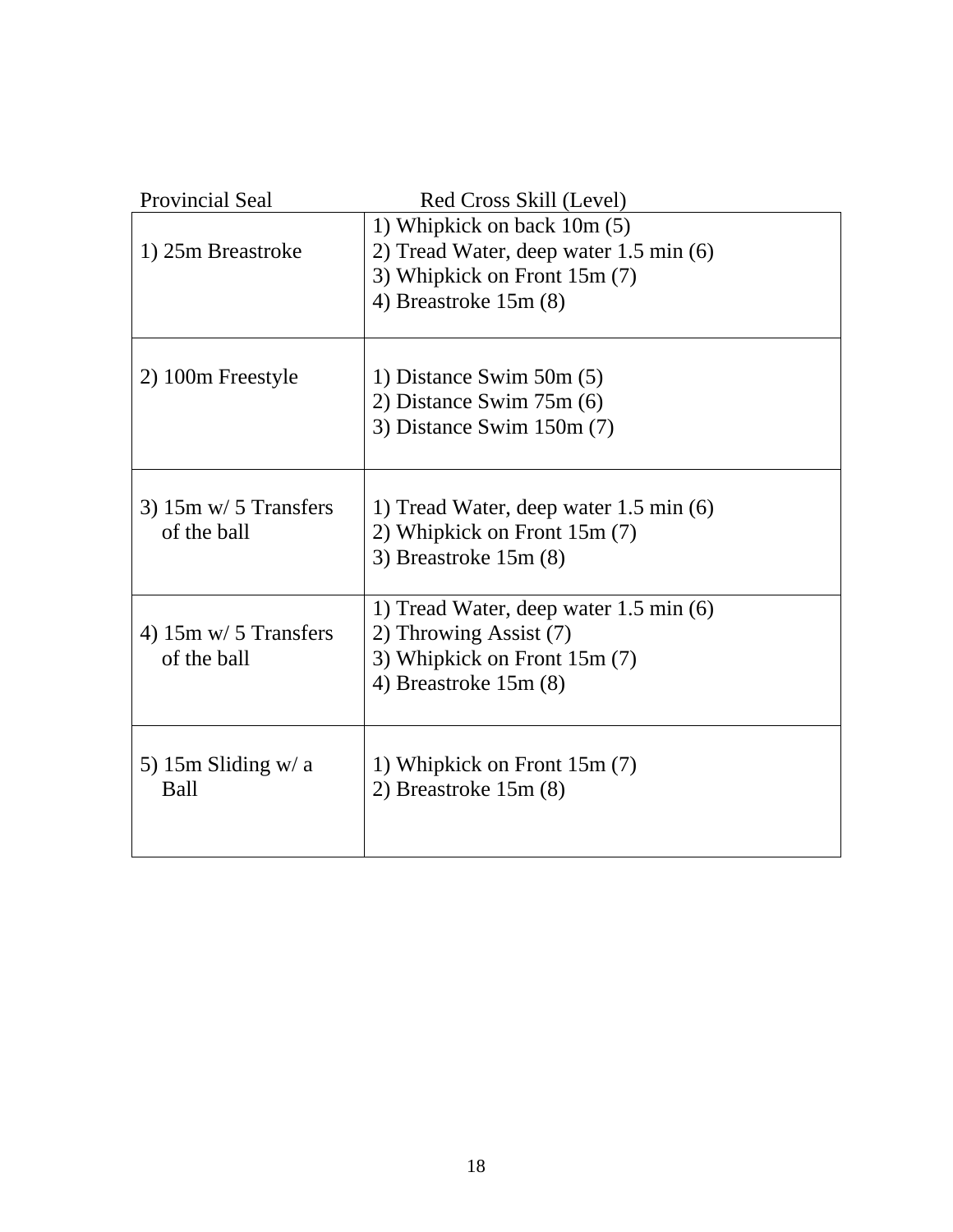

### In this section, we will:

- a) Learn how to teach the skills involved at the National Seal Level
- b) Watch a video of these skills being performed

 c) Learn how these skills can be integrated into a swimming lessons program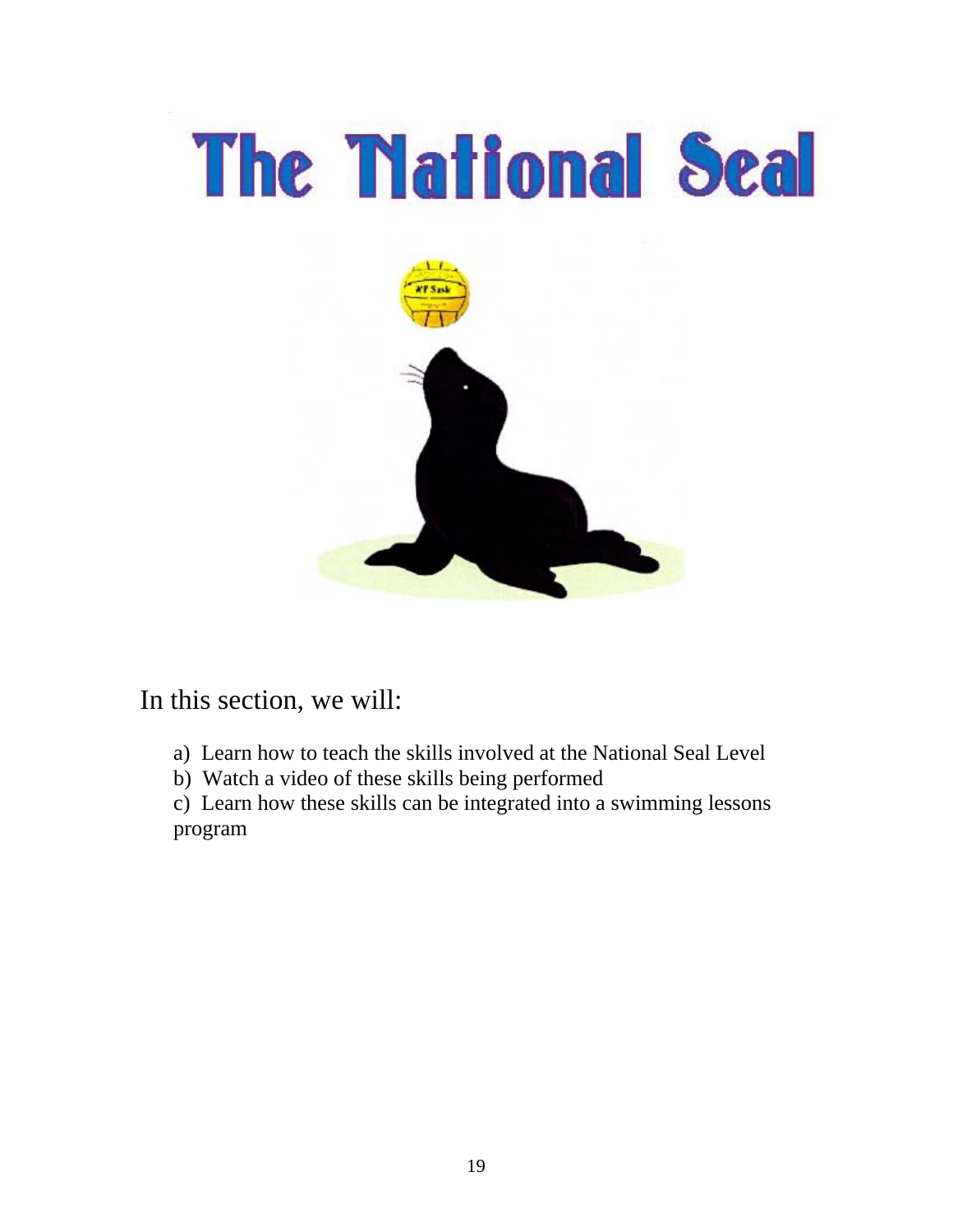At the National Level, building upon the skills learned in the previous level is key. Some overarching skills will be learned: physical literacy and coordination. Here are the skills learned at the National Seal Level:

1) 200m Crawl

2) 25m: Head up, 1 kick every  $2<sup>nd</sup>$  arm

3) 25m: Head up, 1 kick each arm

4) 25m: Back, 1 kick each arm

5) 5 positive receipts & throws of the ball

1) 200m Crawl

The same tips apply from teaching how to swim 100m. It's about style and not speed. Make sure they are using long strokes and pulling all the way through the water. Try not to make this scary for them. If they are getting tired while practicing, they can roll onto their back for a few seconds during the 8 lengths, but try to encourage them to do this after they've completed at least 4 lengths.

2) 25 Meters: Head Up Freestyle with one whipkick every  $2<sup>nd</sup>$  arm

Here they are starting to put different skills and motions together. Remember how important it was to learn whip kick in the Provincial Seal Level? This skill is all about coordination.

Coaching Tips: Show the tempo and order on the outside of the pool. This will help them with the coordination of things. If they are struggling, have them kick with the stroke that corresponds with the hand they throw with.

3) 5 Meters: Head Up Freestyle with one whipkick each arm

This requires an analytic teaching method, much like the previous skill, and it emphasizes coordination.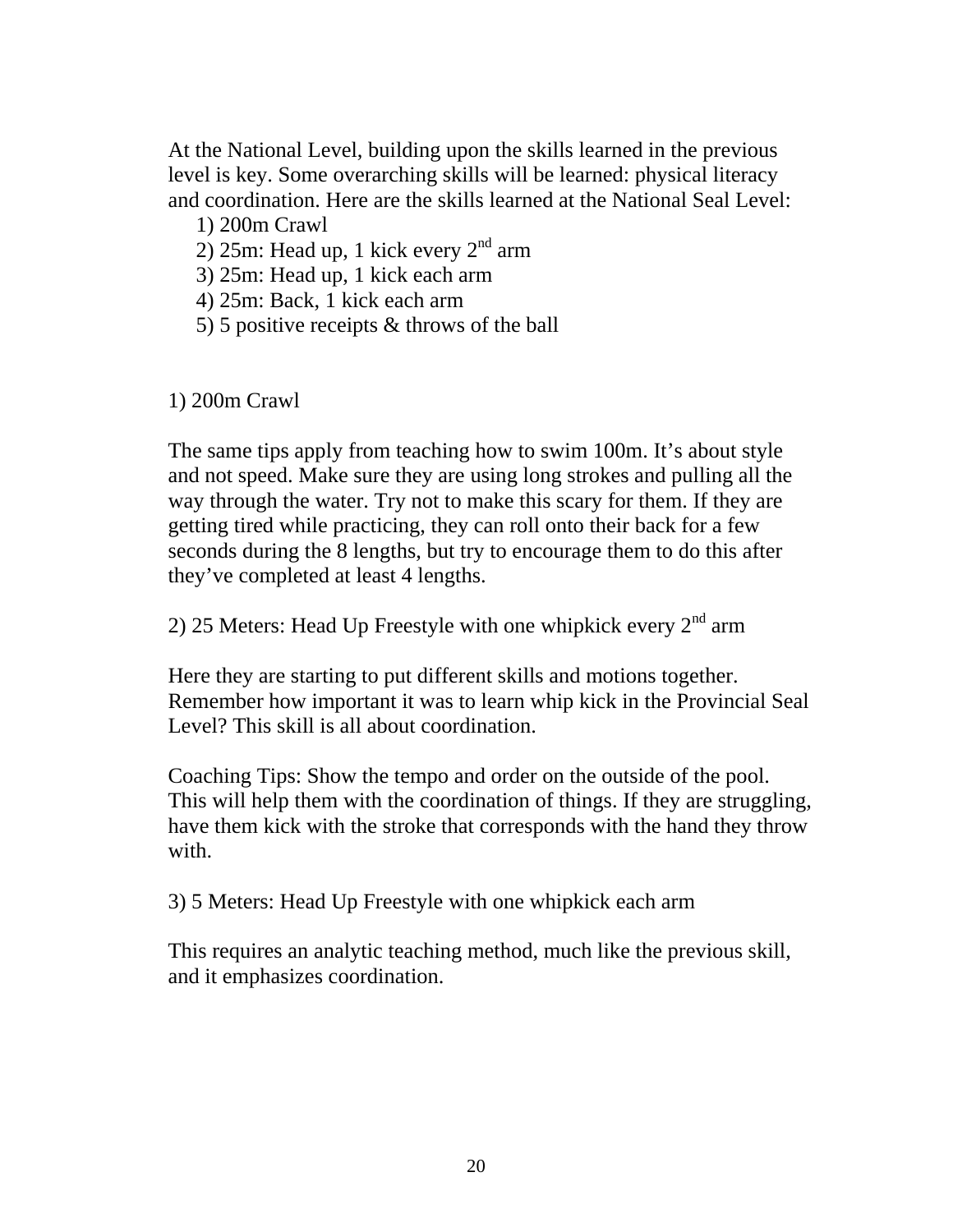Coaching Tip: Each stroke, have them do a little scull to slow down the pace of their front crawl.

4) 25m: Backstroke with one whipkick each arm

Essentially this uses the same teaching and learning skills as the previous two skills. The only difference is that it is done on their back. Make sure you show them the tempo and order on the outside of the pool. They may need to coordinate a whipkick with every  $2<sup>nd</sup>$  stroke first.

5) 5 positive receipts & throws of the ball

The first thing anyone needs to know is what a positive pass is. A positive pass is with the ball coming from the same side as a person's good hand. It is called positive because it is arriving from a person's "good side".

To do this skill, they need to incorporate treading water (or whipkick) and sculling with their other (non-throwing) hand. It is an inductive teaching skill in that the participants will learn as they repeat the skill; however, there are some tips that you can provide.

Coaching Tip: You want them to avoid falling on their back when they receive and release the ball. A trick to preventing this is for them to lean a little on their non-throwing side.

Have them go in a group of three and form three points in a triangle. If they are right handed, then the ball will be passed clockwise. If they are left handed, then the ball will be passed counter-clockwise.

If they did all of these skills well, then they should be able to receive their National Seal Certificate and move onto the next level. Again for examples of the skills, watch the videos online at http://www.wpsask.ca/media\_video.html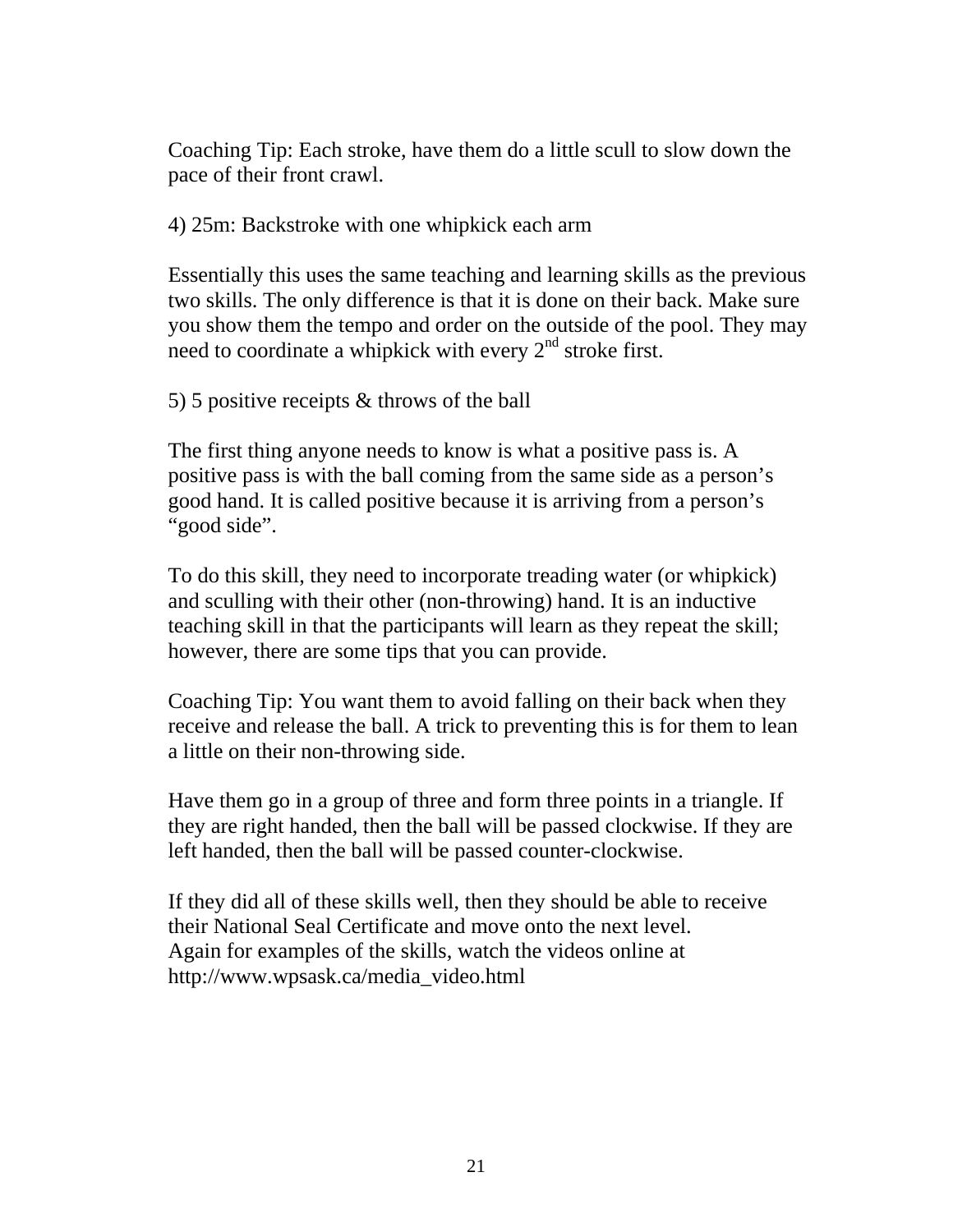Integration: They should be able to complete their Provincial Seal Certification by the time their complete the skills in their Red Cross Level 9.

| Seal Program                | Red Cross Skills (Level)           |
|-----------------------------|------------------------------------|
|                             | 1) Distance Swim $150m(7)$         |
| 1) 200m Crawl               | $2)$ Front crawl 50m $(7)$         |
|                             | 3) Front Crawl 75m (8)             |
|                             | 4) Distance Swim 300m (8)          |
|                             |                                    |
| $2)$ 25m: Head up, 1 kick   | 1) Front crawl $50m(7)$            |
| every $2nd$ arm             | 2) Whipkick on Front 15m (7)       |
|                             | 3) Breastroke $15m(8)$             |
|                             | 4) Breastroke $25m(9)$             |
|                             |                                    |
| $3)$ 25m: Head up, 1 kick   | 1) Front crawl $50m(7)$            |
| each arm                    | 2) Whipkick on Front 15m (7)       |
|                             | 3) Breastroke $15m(8)$             |
|                             | 4) Breastroke $25m(9)$             |
|                             |                                    |
|                             | 1) Whipkick on Front 15m (7)       |
| 4) 25m: Back, 1 kick        | 2) Breastroke $15m(8)$             |
| each arm                    | 3) Back Crawl 75m (8)              |
|                             | 4) Breastroke $25m(9)$             |
|                             |                                    |
|                             |                                    |
| 5) 5 positive receipts $\&$ | 1) Whipkick on Front 15m (7)       |
| throws of the ball          | 2) Eggbeater/Tread Water 3mins (8) |
|                             |                                    |
|                             |                                    |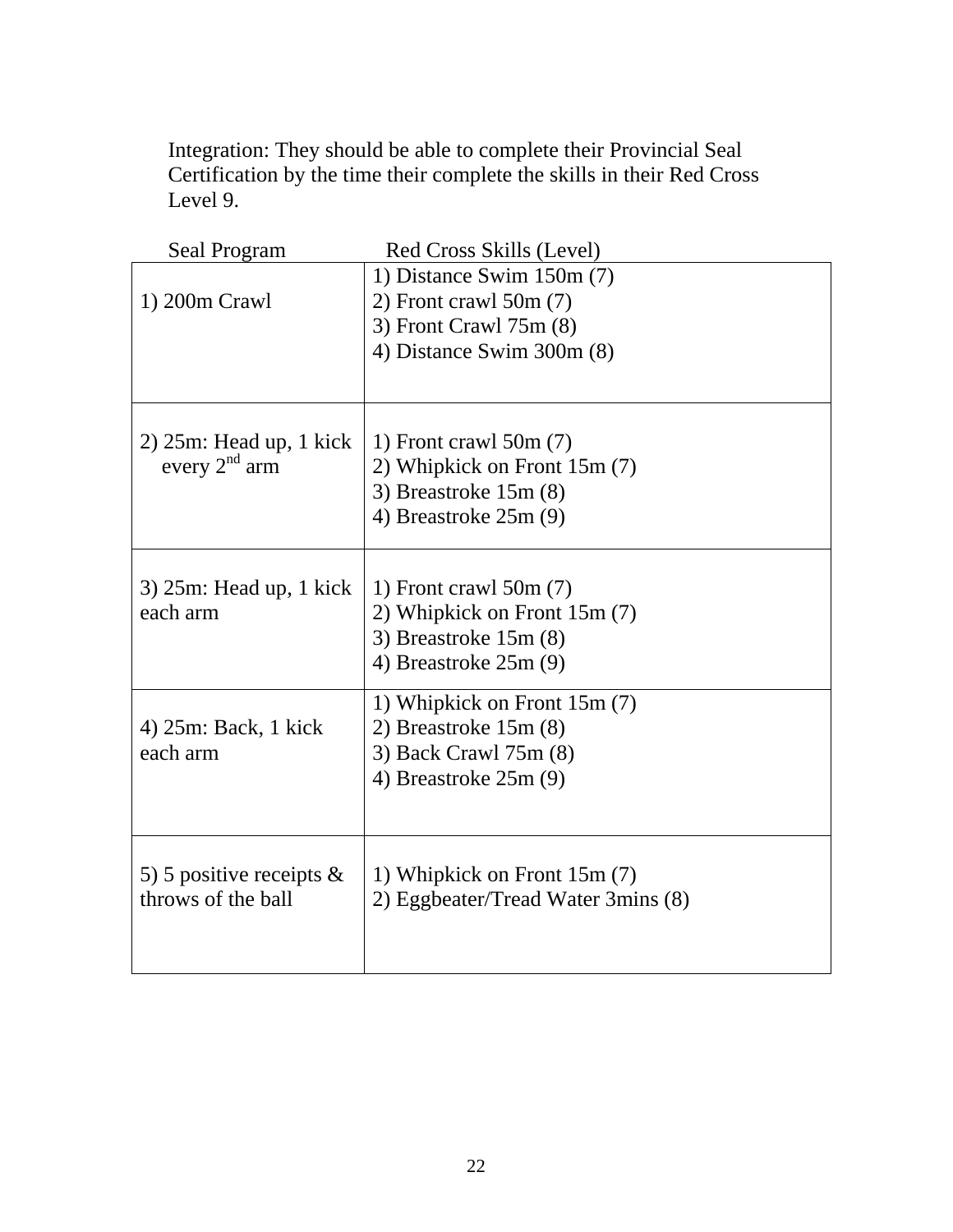# The World Seal



In this section, we will:

a) Learn how to teach the skills involved at the World Seal Level

b) Watch a video of these skills being performed

c) Learn how these skills can be integrated into a swimming lessons program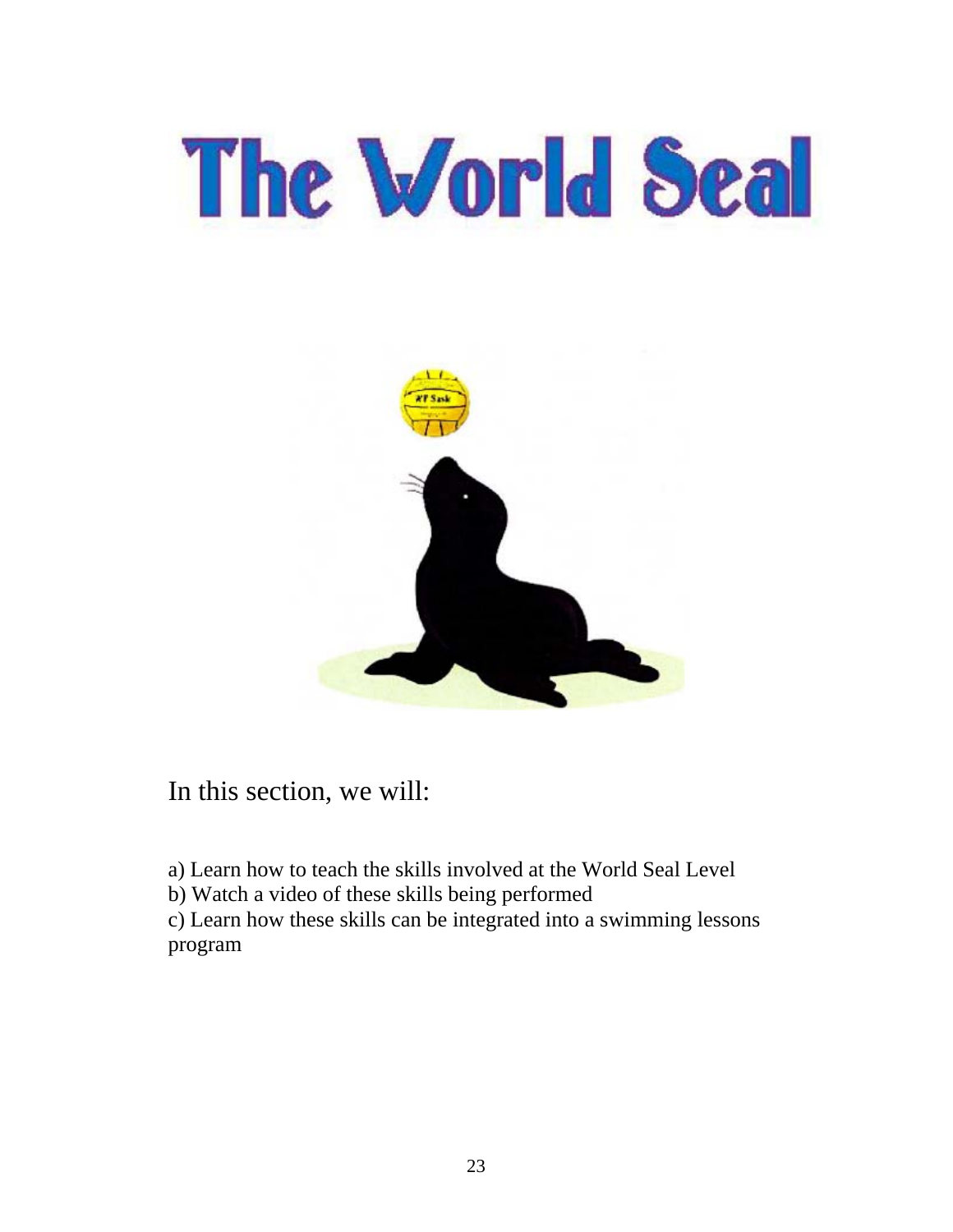Now that the participants have made it to the World Level, they will have to employ some really great coordination. Remember this physical literacy and coordination will help provide a foundation for the rest of their active life. The following skills are going to be learned in this section:

- 1) 400m Crawl
- 2) 25m: Butterfly Double Kick
- 3) 15s: egg beater, arms up
- 4) 50m: with a team mate, 2 slides + pass the ball
- 5) 5 positive receipts & throws of the ball

1) 400m Crawl

The same tips apply from teaching how to swim 200m. It's about style and not speed. Make sure they are using long strokes and pulling all the way through the water. Try not to make this scary for them. If they are getting tired while practicing, they can roll onto their back for a few seconds during the 16 lengths, but try to encourage them to do this after they've completed at least 8 lengths. They may want to split the 400m up in their mind by 100s or 50s. It is really whichever works best for them.

#### 2) 25m Butterfly Double Kick

This skill uses 1 stroke of fly with 2 kicks. The focus here is on treading and sculling. They will already know how to whipkick, but they may have to learn the butterfly.

Coaching Tip for Butterfly: Allow them to keep their head up and orient them towards using their arms in tandem. You may need to set the order and tempo on the outside of the pool:



3) 15s: Eggbeater arms up

Eggbeater is a fine motor skill. Up until now, they have been using whipkick for most of their skills. Teaching eggbeater can often be as frustrating as learning it, but it does not have to be. You will find that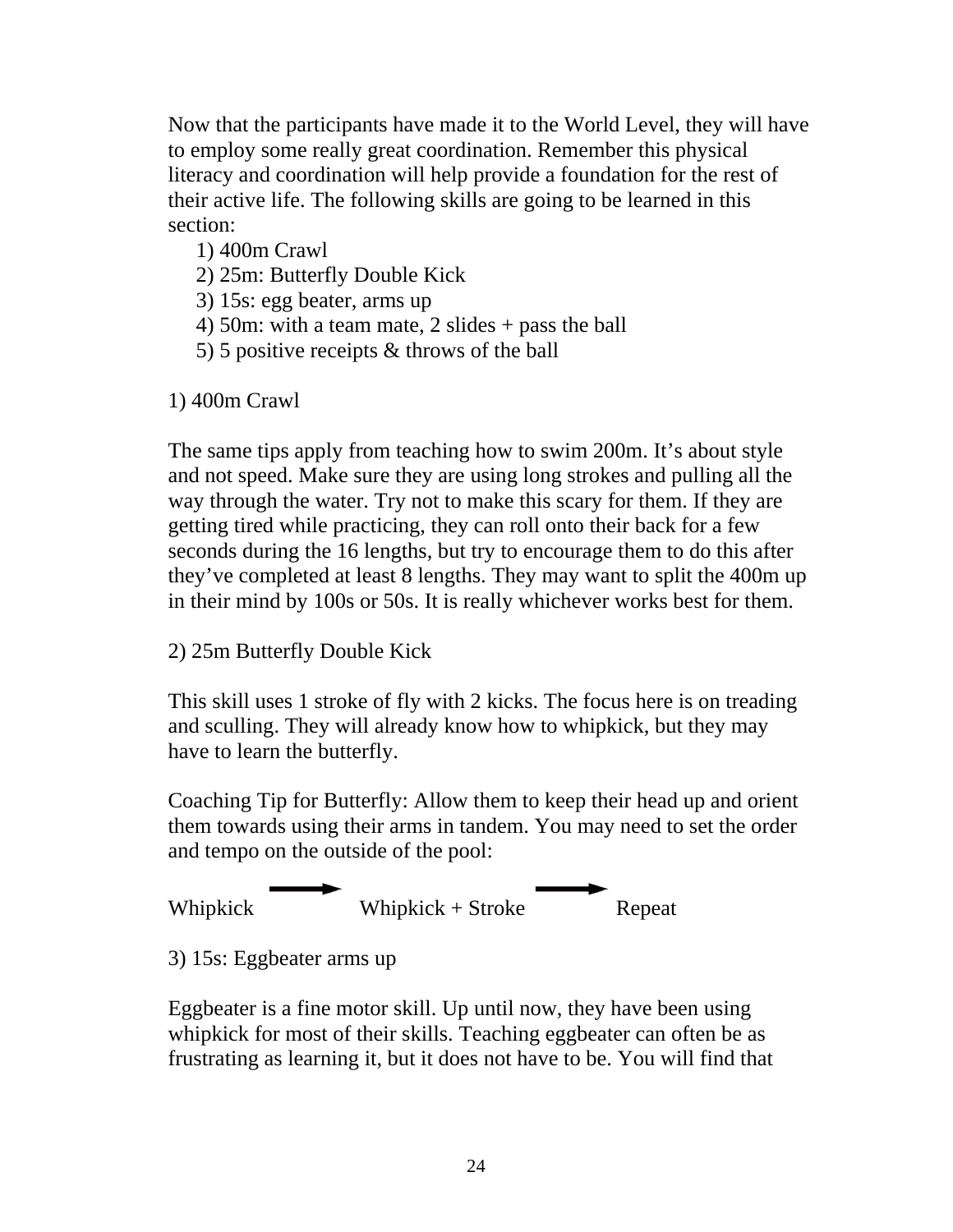some will pick it up right away and some will take time. Have them practice outside the water, while sitting in a chair.

Step 1) Begin with the right leg and their knees spread apart Step 2) Make sure the foot is flexed and not pointed Step 3) Have them draw a circle, in a counter-clockwise direction, with the heel of their foot on the ground Step 4) Once they are able to do this, then we worry about integrating the other side into the motion. Let them start as slow as they need. Step 5) Then have them try with the left leg, drawing heel circles in a clockwise direction Step 6) Then let them try to alternate from one heel circle on one side to the other, on the other side

Once they can do this, have them try in the pool. They may need to come back outside and try again on the chair.

They can start this motion with skull. Remember their feet must be flexed in order to be propelled upwards and not downwards. Once they are comfortable with eggbeater and sculling, convince them to try it with their hands out of the water and then with their arms out of the water.

4) 50m: with a team mate, 2 slides + pass the ball

The reason this is in the World Seal Level is because it requires all the skills previous to it plus a lot of coordination. Again, this is a skill that the participants will learn inductively: Let them try it their way.

Put them in couples. Both parallel to one another moving forward. One is on their front and one is on their back.

For the First 25m:

-The partner on the left (if she is right handed) is sliding with the ball, using the skill that we saw in the Provincial Seal Level. -The partner to the right (if she is right handed) is doing backstroke with a kick every stroke that we saw in the National Seal Level.

-The partner on the left performs two slides and passes the ball to her partner.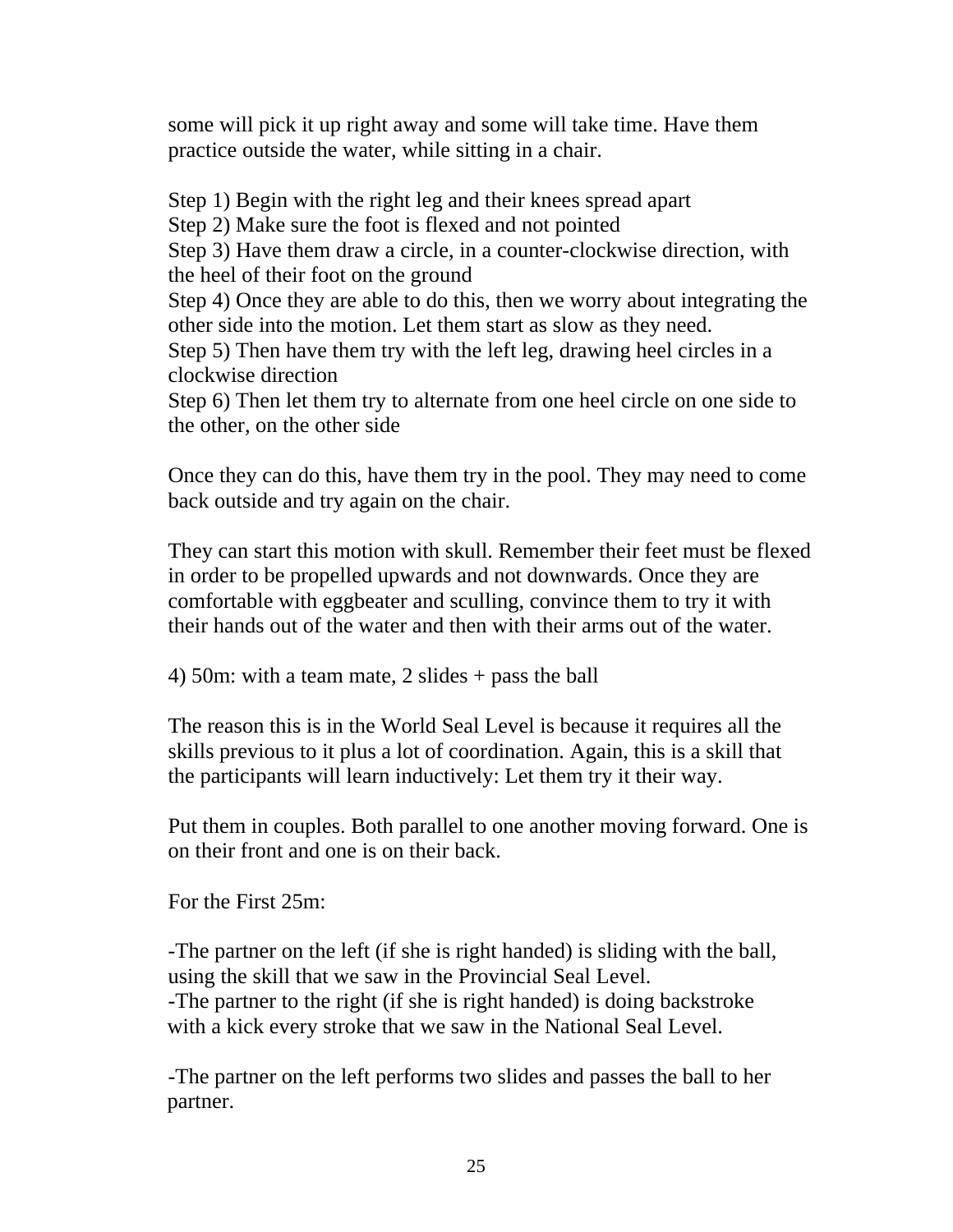-The partner to the right catches the ball, performs a 360 degree turn and slides with the ball and passes it back.

Coaching Tip: If they are having trouble timing the pass, have the passer on the right throw the ball when her partner is putting her non-catching hand in the water.

For the second 25m: Partners stay on the same side but change roles.

5) 5 negative receipts & throws of the ball

The first thing anyone needs to know is what a negative pass is. A negative pass is with the ball coming from the same side as a person's non-throwing hand. They have to catch the ball and bring it across their face.

To do this skill, they need to incorporate treading water (or whipkick) and sculling with their other (non-throwing) hand. It is an inductive teaching skill in that the participants will learn as they repeat the skill; however, there are some tips that you can provide.

Coaching Tip: You want them to avoid falling on their back when they receive and release the ball. A trick to preventing this is for them to lean a little on their non-throwing side.

Have them go in a group of three and form three points in a triangle. If they are right handed, then the ball will be passed counter-clockwise. If they are left handed, then the ball will be passed clockwise.

If they did all of these skills well, then they should be able to receive their World Seal Certificate. Congratulations!!!!!!!! Again for examples of the skills, watch the videos online at http://www.wpsask.ca/media\_video.html

Integration: They will complete World Skill after the  $10<sup>th</sup>$  Level in Red Cross. They may need an extra session to wrap this up.

Seal Program Red Cross Skills (Level)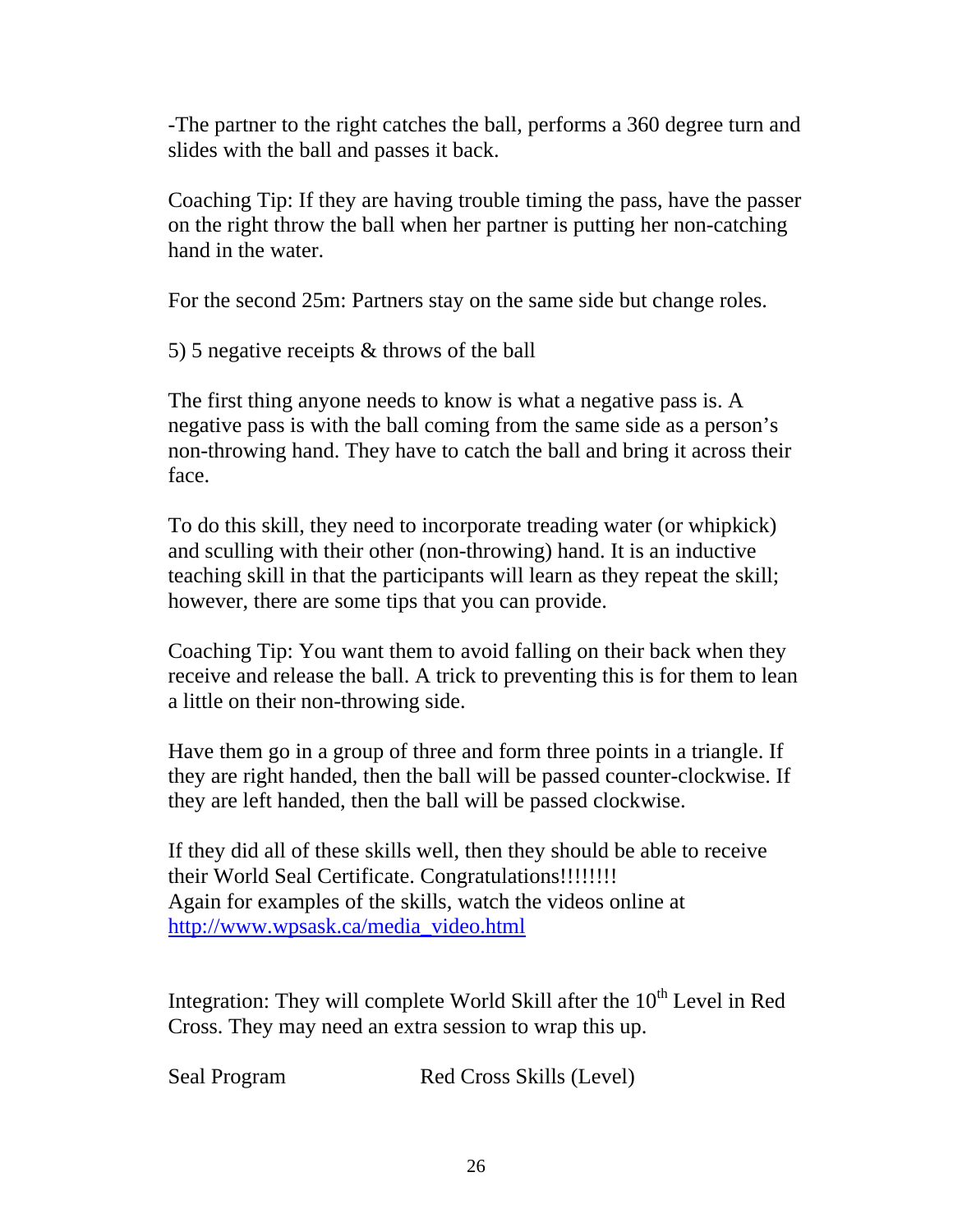| 1) 400m Crawl                                            | 1) Distance Swim $300m(8)$<br>$2)$ Front Crawl 100m $(9)$<br>3) Distance Swim 400m (9)<br>4) Distance Swim $500m(10)$ |
|----------------------------------------------------------|-----------------------------------------------------------------------------------------------------------------------|
| 2) 25m: Butterfly<br>Double Kick                         | 1) Whipkick on Front 15m (7)<br>2) Breastroke $15m(8)$<br>3) Breastroke 25m (9)                                       |
| 3) 15s: egg beater, arms<br>up                           | 1) Eggbeater/Tread Water 3 mins (8)<br>2) Travelling Legs only 3 mins (9)<br>3) Dolphin Kick (vertical) (10)          |
| 4) 50m: with a team<br>mate, 2 slides + pass the<br>ball | 1) Whipkick on Front 15m (7)<br>2) Breastroke $15m(8)$<br>3) Back Crawl 75m (8)<br>4) Sidestroke $25m(10)$            |
| 5) 5 positive receipts $\&$<br>throws of the ball        | 1) Whipkick on Front 15m (7)<br>2) Eggbeater/Tread Water 3mins (8)                                                    |

Congratulations: You now have the capacity to try and teach these skills, once you try them in the water yourself.